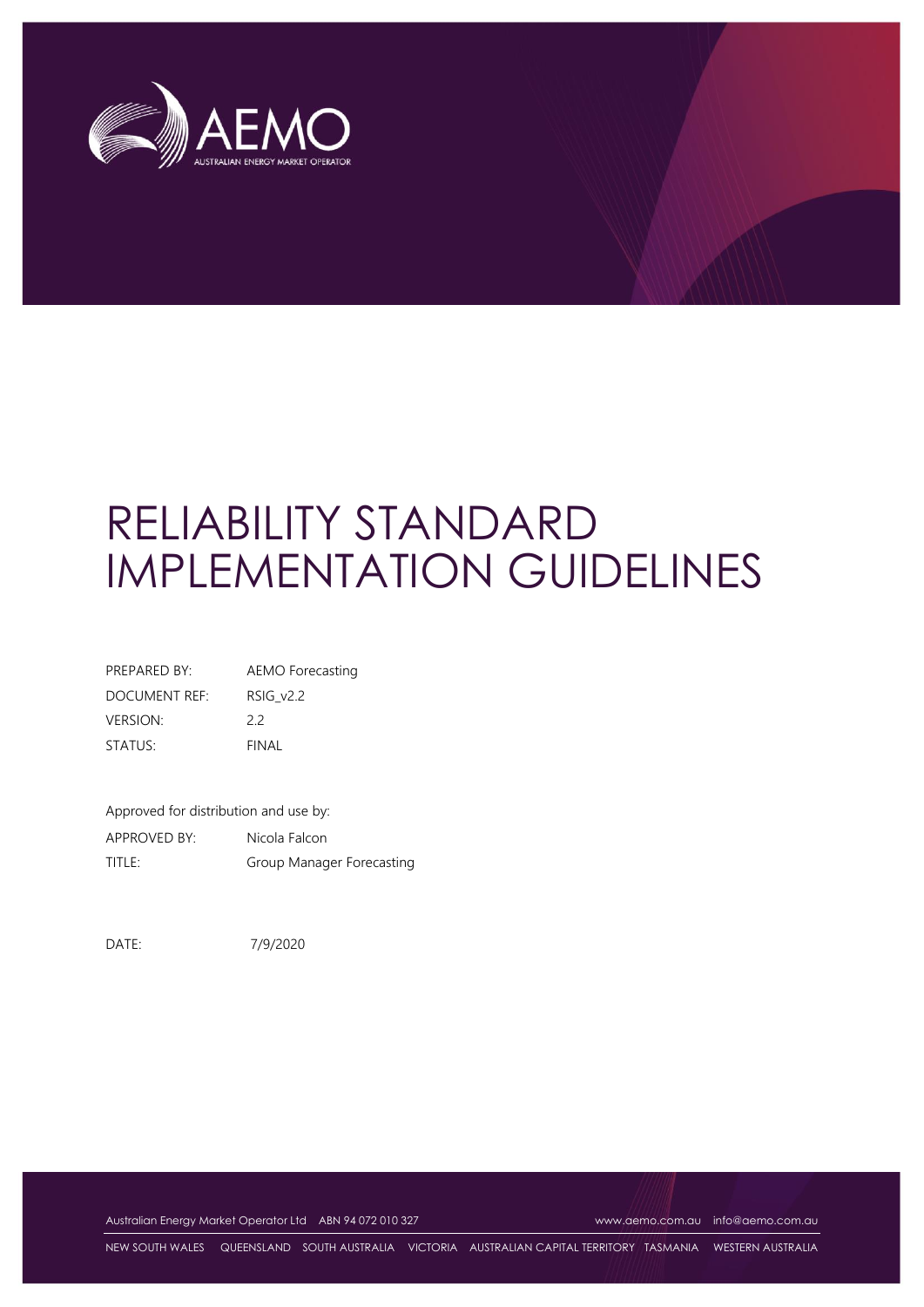

# **VERSION RELEASE HISTORY**

| <b>Version</b> | <b>Effective Date</b> | <b>Summary of Changes</b>                                                                                                                                                                                                                                                                                                                        |
|----------------|-----------------------|--------------------------------------------------------------------------------------------------------------------------------------------------------------------------------------------------------------------------------------------------------------------------------------------------------------------------------------------------|
| 1.0            | 18 December 2015      | Initial version following consultation.                                                                                                                                                                                                                                                                                                          |
| 1.3            | 10 October 2016       | Update RSIG in accordance with Schedule 2 of the National Electricity Amendment<br>(Energy Adequacy Assessment Projection timeframes) Rule 2016 No. 3.                                                                                                                                                                                           |
| 1.4            | 10 May 2018           | Changes related to MT PASA – Reliability Assessment Methodology following the<br>recommended solution proposed by Ernst & Young (EY) and suggested by<br>consulted persons during the RSIG consultation.<br>Updated intermittent generation and network constraint approach used in ESOO.                                                        |
| 2.0            | 25 June 2018          | Update RSIG to be consistent with Rules clause 4.8.4A and new format                                                                                                                                                                                                                                                                             |
| 2.1            | 31 August 2020        | Updated to reflect the introduction of the Interim Reliability Measure                                                                                                                                                                                                                                                                           |
| 2.2            | 7 September 2020      | Final version following consultation.<br>Updated RSIG to reflect changes to the Rules and to the Procedure for the Exercise<br>of Reliability and Emergency Reserve Trader.<br>The updates also provide clarification around factors to be considered by AEMO in<br>determining whether an ESOO update or change in MT PASA inputs is warranted. |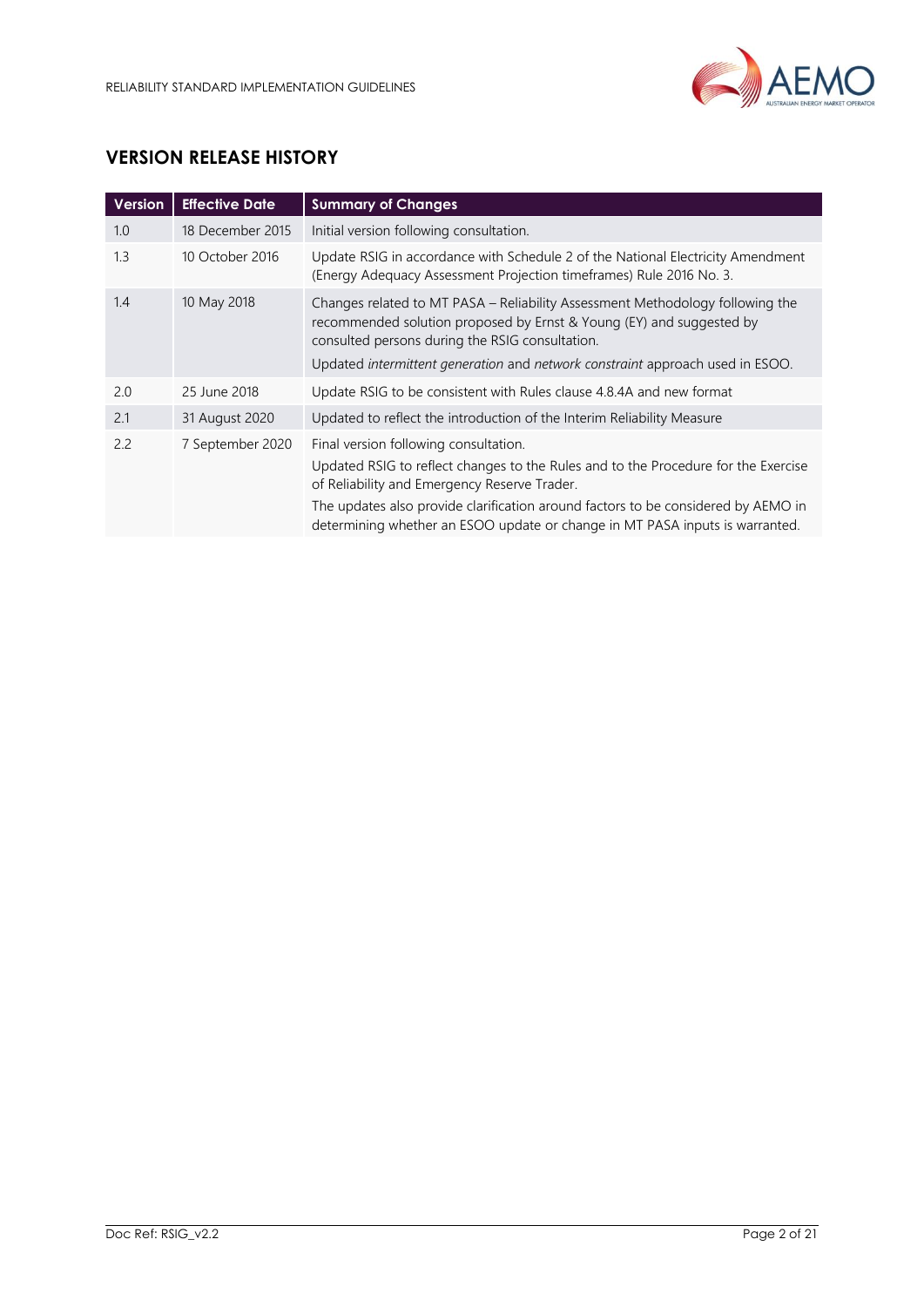

#### **CONTENTS**

| 1.   | <b>INTRODUCTION</b>                                                                           |                |
|------|-----------------------------------------------------------------------------------------------|----------------|
| 1.1. | Purpose and scope                                                                             | $\overline{4}$ |
| 1.2. | Definitions and interpretation                                                                | $\overline{4}$ |
| 1.3. | Related documents                                                                             | 5              |
| 1.4. | The reliability standard                                                                      | 6              |
| 1.5. | The interim reliability measure                                                               | 7              |
| 1.6. | AEMO's process for managing low reserve, lack of reserve conditions or an interim reliability |                |
|      | exceedance                                                                                    | 7              |
| 2.   | <b>RELIABILITY STANDARD IMPLEMENTATION PROCESSES</b>                                          | 8              |
| 2.1. | Electricity Statement of Opportunities                                                        | 9              |
| 2.2. | Energy Adequacy Assessment Projection                                                         | 12             |
| 2.3. | Projected Assessment of System Adequacy                                                       | 14             |
| 2.4. | Implementation summary                                                                        | 20             |

# **TABLES**

| Table 3 Summary of processes that AEMO uses to implement the reliability standard and the |  |
|-------------------------------------------------------------------------------------------|--|
|                                                                                           |  |
|                                                                                           |  |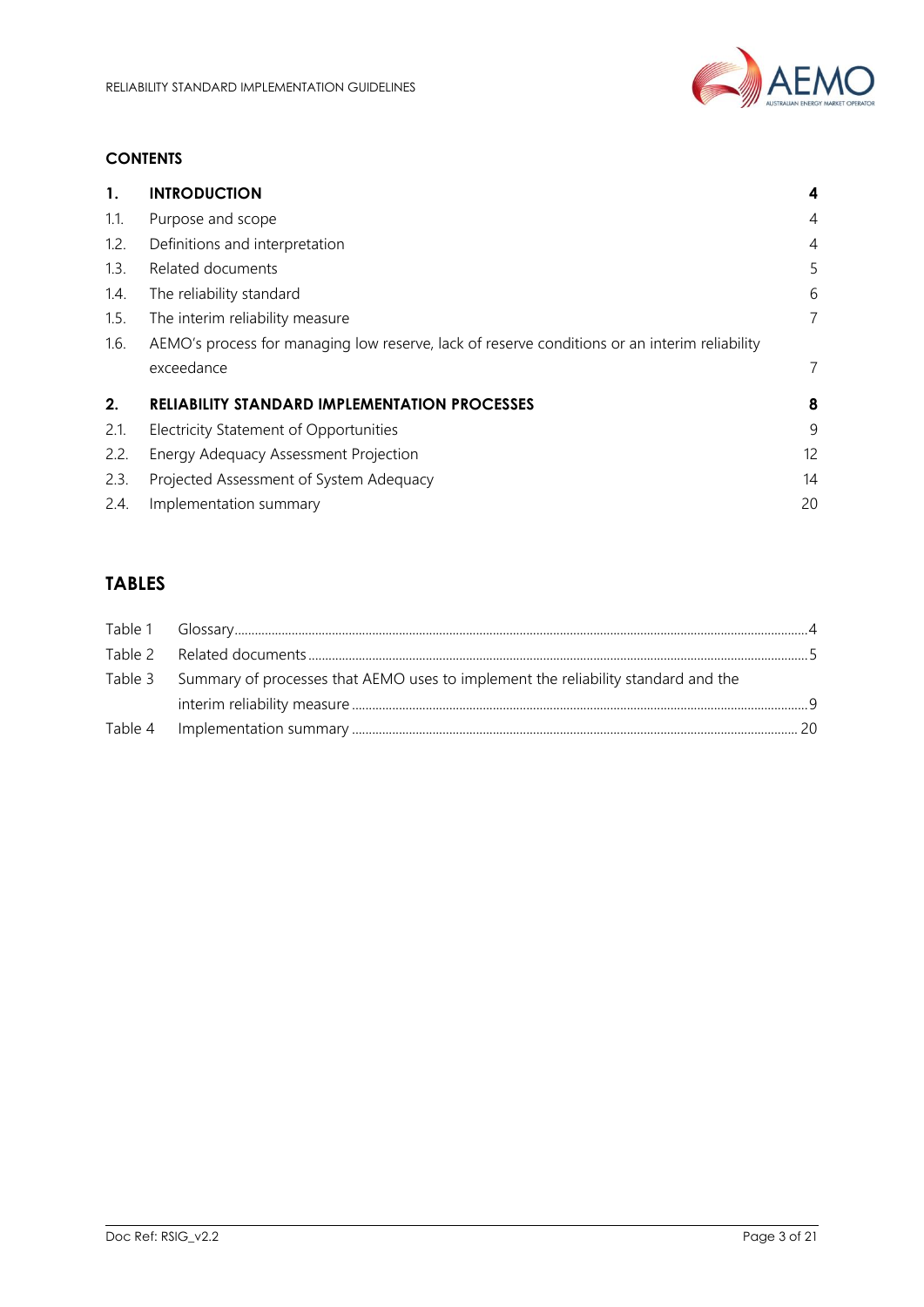

# <span id="page-3-0"></span>**1. INTRODUCTION**

## <span id="page-3-1"></span>**1.1. Purpose and scope**

These are the *reliability standard implementation guidelines* (RSIG or Guidelines) made under clause 3.9.3D of the National Electricity Rules (NER). They outline current processes that evaluate the market against the *reliability standard*.

These Guidelines have effect for the purposes set out in clause 3.9.3D of the NER. The NER and the *National Electricity Law* prevail over these Guidelines to the extent of any inconsistency.

The Guidelines set out how the *Australian Energy Market Operator* (AEMO) implements the *reliability standard*, and the approach and assumptions AEMO uses in relation to:

- Demand for electricity.
- *Reliability* of existing and future *generation.*
- *Intermittent generation*.
- *Energy constraints*.
- The treatment of extreme weather events.
- *Network constraints*.
- Factors considered in determining whether additional *Energy Adequacy Assessment Projection (EAAP)* reporting is required.

These Guidelines also outline processes that evaluate the market against the *interim reliability measure*.

## <span id="page-3-2"></span>**1.2. Definitions and interpretation**

#### **1.2.1. Glossary**

The words, phrases and abbreviations in the table below have the meanings set out opposite them when used in these Procedures.

Terms defined in the National Electricity Law and the NER have the same meanings in these Procedures unless otherwise specified in this clause.

Defined terms/Terms defined in the NER are intended to be identified in these Procedures by italicising them, but failure to italicise a defined term does not affect its meaning.

| Term         | <b>Definition</b>                          |
|--------------|--------------------------------------------|
| AEMO         | Australian Energy Market Operator          |
| <b>ASEFS</b> | Australian Solar Energy Forecasting System |
| <b>AWEFS</b> | Australian Wind Energy Forecasting System  |
| <b>DER</b>   | Distributed Energy Resources               |
| <b>DFS</b>   | Demand Forecasting System                  |
| <b>DSP</b>   | Demand Side Participation                  |
| EAAP         | Energy adequacy assessment projection      |
| <b>ESOO</b>  | Electricity statement of opportunities     |
| EV           | Electric Vehicles                          |

#### <span id="page-3-3"></span>**Table 1 Glossary**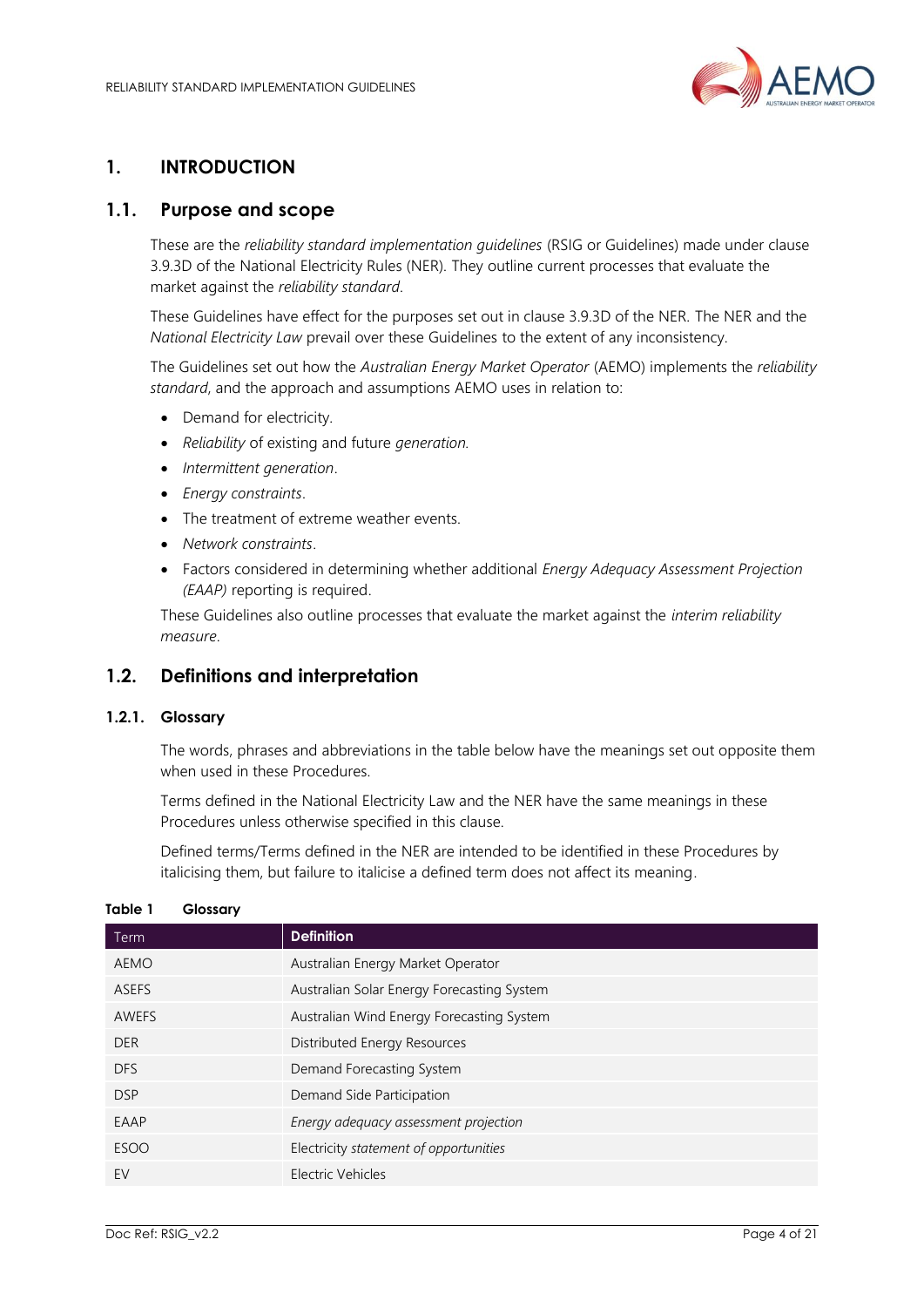

| Term           | <b>Definition</b>                               |
|----------------|-------------------------------------------------|
| <b>GELF</b>    | Generator Energy Limitation Framework           |
| GWh            | Gigawatt hours (energy)                         |
| <b>LOR</b>     | Lack of reserve                                 |
| <b>LRC</b>     | Low reserve condition                           |
| MT PASA        | Medium term PASA                                |
| <b>MW</b>      | Megawatt                                        |
| <b>NEM</b>     | National Electricity Market                     |
| <b>NER</b>     | National Electricity Rules                      |
| <b>NSCAS</b>   | Network Support and Control Ancillary Services  |
| <b>PASA</b>    | Projected assessment of system adequacy process |
| <b>POE</b>     | Probability of Exceedance                       |
| RERT           | Reliability and emergency reserve trader        |
| <b>RSIG</b>    | Reliability standard implementation guidelines  |
| <b>ST PASA</b> | Short term PASA                                 |
| <b>USE</b>     | Unserved energy                                 |

#### **1.2.2. Interpretation**

The following principles of interpretation apply to these Procedures unless otherwise expressly indicated:

- (a) These Procedures are subject to the principles of interpretation set out in Schedule 2 of the National Electricity Law.
- (b) References to time are references to Australian Eastern Standard Time.

## <span id="page-4-0"></span>**1.3. Related documents**

#### <span id="page-4-1"></span>**Table 2 Related documents**

| Reference             | <b>Title</b>                                                               | Location                                                                                                                                                                                |
|-----------------------|----------------------------------------------------------------------------|-----------------------------------------------------------------------------------------------------------------------------------------------------------------------------------------|
| Demand<br>Forecasting | Load Forecasting<br>SO OP3710                                              | https://aemo.com.au/energy-systems/electricity/national-electricity-<br>market-nem/nem-forecasting-and-planning/operational-<br>forecasting/load-forecasting-in-pre-dispatch-and-stpasa |
| Directions            | Intervention, Direction<br>and Clause 4.8.9<br>Instructions SO OP3707      | https://www.aemo.com.au/energy-systems/electricity/national-<br>electricity-market-nem/system-operations/power-system-<br>operation/power-system-operating-procedures                   |
| EAAP                  | Energy Adequacy<br>Assessment Projection                                   | http://www.aemo.com.au/Electricity/National-Electricity-Market-<br>NEM/Planning-and-forecasting/Energy-Adequacy-Assessment-<br>Projection                                               |
| <b>ESOO</b>           | <b>NEM Electricity</b><br>Statement of<br>Opportunities (ESOO)<br>web page | http://www.aemo.com.au/Electricity/National-Electricity-Market-<br>NEM/Planning-and-forecasting/NEM-Electricity-Statement-of-<br>Opportunities                                          |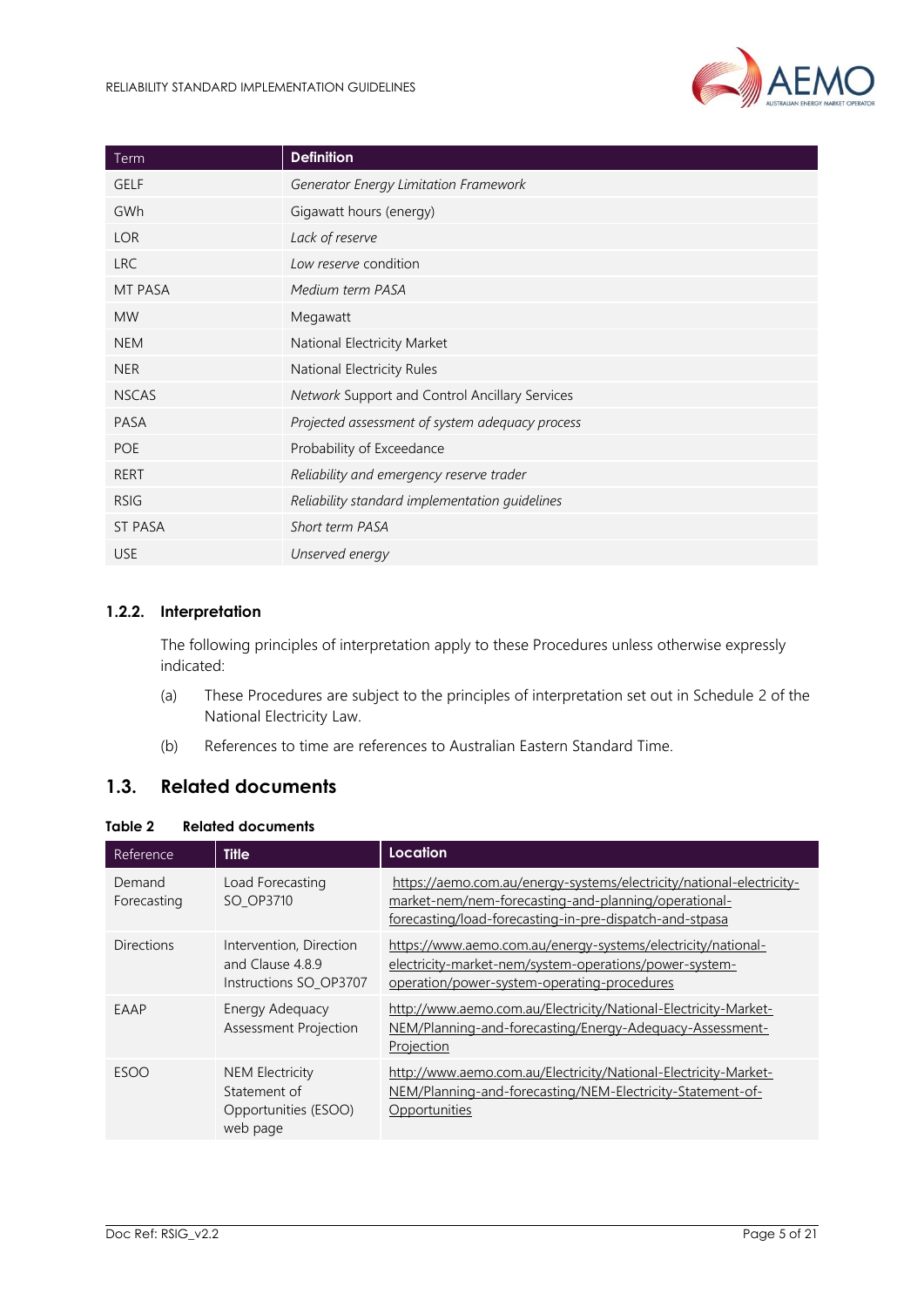

| Reference                                                     | <b>Title</b>                                                                                                                 | Location                                                                                                                                                                                             |
|---------------------------------------------------------------|------------------------------------------------------------------------------------------------------------------------------|------------------------------------------------------------------------------------------------------------------------------------------------------------------------------------------------------|
| LOR<br>Declarations                                           | Reserve Level<br>Declaration Guidelines                                                                                      | https://www.aemo.com.au/Electricity/National-Electricity-Market-<br>NEM/Security-and-reliability/Power-system-operation                                                                              |
| <b>MT PASA</b>                                                | <b>MT PASA Process</b><br>Description                                                                                        | https://www.aemo.com.au/energy-systems/electricity/national-<br>electricity-market-nem/data-nem/market-management-system-mms-<br>data/projected-assessment-of-system-adequacy-<br>pasa#mtpasaprocess |
| <b>Network</b><br>constraints                                 | Constraint<br>Implementation<br>Guidelines                                                                                   | https://www.aemo.com.au/energy-systems/electricity/national-<br>electricity-market-nem/system-operations/congestion-information-<br>resource                                                         |
| Network<br>constraints                                        | <b>Constraint Formulation</b><br>Guidelines                                                                                  | https://www.aemo.com.au/energy-systems/electricity/national-<br>electricity-market-nem/system-operations/congestion-information-<br>resource                                                         |
| Reserve<br>$contracts -$<br>procuring<br>reserve<br>contracts | Procedure for the<br>Exercise of Reliability<br>and Emergency Reserve<br>Trader (RERT)<br>SO_OP_3717 at the<br>AEMO web page | https://www.aemo.com.au/energy-systems/electricity/national-<br>electricity-market-nem/system-operations/power-system-<br>operation/power-system-operating-procedures                                |
| Short term<br>weather events                                  | Power system security<br>guidelines SO_OP3715                                                                                | https://www.aemo.com.au/energy-systems/electricity/national-<br>electricity-market-nem/system-operations/power-system-<br>operation/power-system-operating-procedures                                |
| <b>ST PASA</b>                                                | Short Term Reserve<br>Assessment SO_OP3703                                                                                   | https://www.aemo.com.au/energy-systems/electricity/national-<br>electricity-market-nem/system-operations/power-system-<br>operation/power-system-operating-procedures                                |
| <b>ST PASA</b>                                                | <b>ST PASA Process</b><br>Description                                                                                        | http://www.aemo.com.au/Electricity/National-Electricity-Market-<br>NEM/Security-and-reliability/Dispatch-information/Policy-and-<br>process-documentation                                            |
| <b>RRO</b>                                                    | Retailer Reliability<br>Guidelines                                                                                           | https://www.aer.gov.au/retail-markets/retailer-reliability-<br>obligation                                                                                                                            |
| <b>FBPG</b>                                                   | Forecasting Best<br><b>Practice Guidelines</b>                                                                               | https://www.aer.gov.au/retail-markets/retailer-reliability-<br>obligation                                                                                                                            |

# <span id="page-5-0"></span>**1.4. The reliability standard**

The *reliability standard* is a measure of the effectiveness, or sufficiency, of installed capacity to meet demand. It is defined in clause 3.9.3C(a) of the NER as the maximum expected *unserved energy* (USE), as a percentage of total energy, in a *region* over a financial year, and is currently set at 0.002%. USE is measured in gigawatt hours (GWh).

The USE that contributes to the *reliability standard* is defined in clause 3.9.3C(b) of the NER and excludes unserved energy associated with *power system security* incidents that result from *multiple contingencies, protected events* or *non-credible contingency events*, *network* outages not associated with inter-*region*al flows and industrial action or acts of God.

The NER does not give specific direction to AEMO on how to implement the *reliability standard*, except in relation to the RRO where, under clause 4A.C.1(a) AEMO must request the AER to consider making a reliability instrument if AEMO identifies a *forecast reliability gap* for a *region*.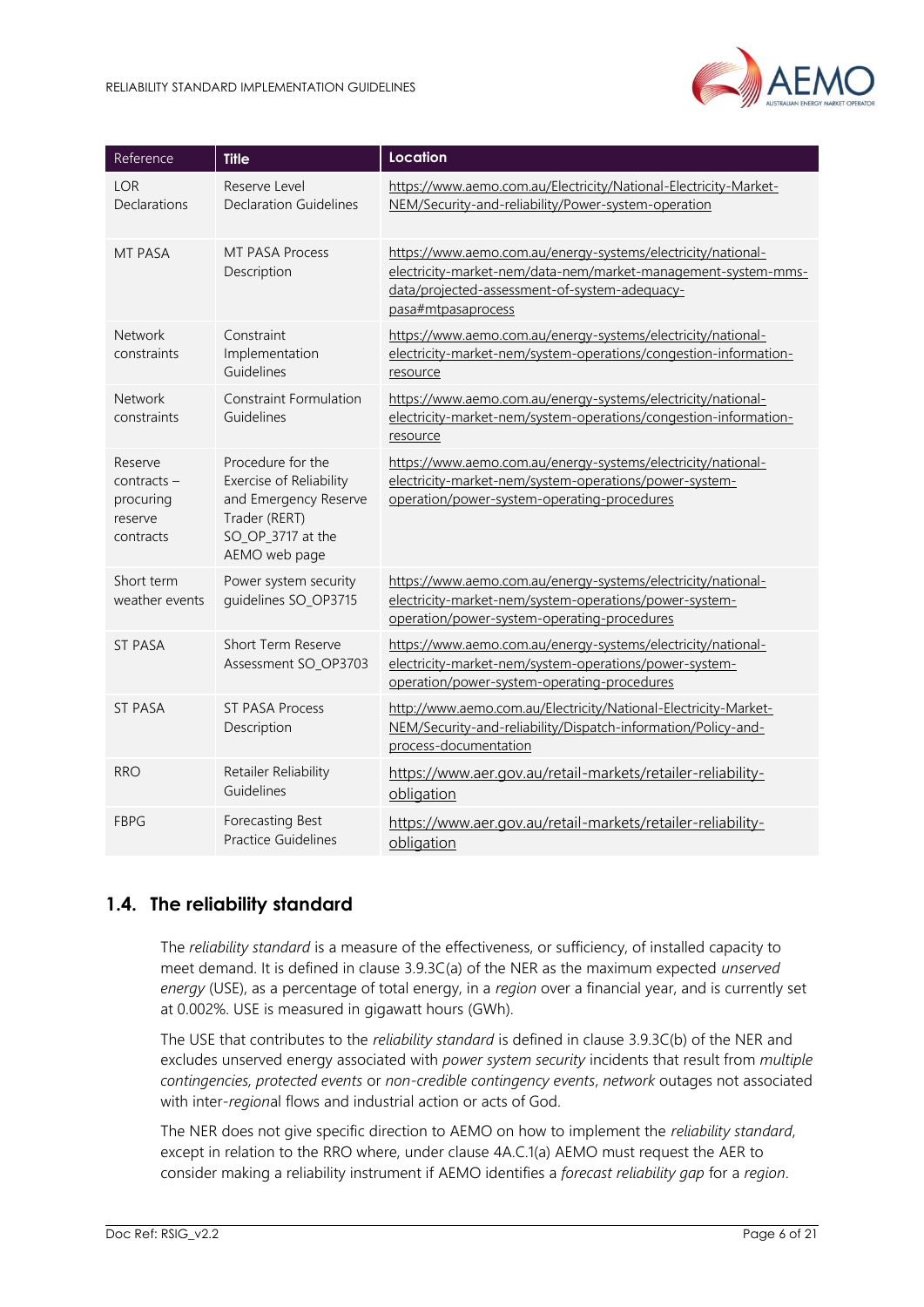

Section 14G(1) of the National Electricity Law states – A forecast reliability gap occurs when the amount of electricity forecast for a region, in accordance with the Rules, does not meet the *reliability standard* to an extent that, in accordance with the Rules, is material.

The NER does require AEMO to perform the following functions in accordance with the RSIG:

- (a) Clause 3.7.2 MT PASA (f)(6) Identify and quantify any projected failure to meet the *reliability standard* as assessed in accordance with the RSIG.
- (b) Clause 3.7.3 ST PASA (h)(5) Identify and quantify any projected failure to meet the *reliability standard* as assessed in accordance with the RSIG.
- (c) Clause 4.2.7 Reliable Operating state (c) Assess whether the *power system* meets, and is projected to meet, the *reliability standard*, having regard to the RSIG.
- (d) Clause 4.3.1 Responsibility of AEMO for *power system security* –

(l) Monitor demand and *generation* capacity in accordance with the RSIG and, if necessary, initiate action in relation to a relevant *AEMO intervention event.*

(m) Publish as appropriate, information about the potential for, or the occurrence of, a situation which could significantly impact, or is significantly impacting, on *power system security*, and advise of any *low reserve* condition for the relevant periods determined in accordance with the RSIG.

(e) Clause 4.8.4 Declaration of conditions –

(a) AEMO may declare a *low reserve* condition when it considers that the balance of *generation* capacity and demand for the period being assessed does not meet the *reliability standard* as assessed in accordance with the RSIG.

(b) AEMO may declare a *lack of reserve* level 1, 2 or 3 when AEMO determines in accordance with the *reserve level declaration guidelines* that the probability of *involuntary load shedding* is, or is forecast to be, more than remote.

#### <span id="page-6-0"></span>**1.5. The interim reliability measure**

The *interim reliability measure* is defined in clause 3.9.3C(a1) as a maximum expected USE in a *region* of 0.0006% of the total energy demanded in that *region* for a given financial year. The USE that contributes to the *interim reliability measure* is consistent with the *reliability standard* and defined in clause 3.9.3C(b) of the NER.

An *interim reliability exceedance occurs i*f the level of USE in a financial year, for a region, exceeds the level set by the *interim reliability measure* in the Electricity Statement of Opportunities (ESOO) or an update to the ESOO.

## <span id="page-6-1"></span>**1.6. AEMO's process for managing low reserve, lack of reserve conditions or an interim reliability exceedance**

If AEMO declares a *lack of reserve* (LOR) or *low reserve* condition (LRC), *AEMO* will follow the processes set out in clauses 4.8.5A and 4.8.5B. This includes publishing any foreseeable circumstances that may require *AEMO* to implement an *AEMO intervention event*.

The aim of implementing an AEMO *intervention event* is to maintain the reliability of *supply* and *power system security* where practicable, when a *low reserve* or lack *of reserve* condition exists. *AEMO intervention event*s include:

(a) Issuing an instruction or direction in accordance with clause 4.8.9; or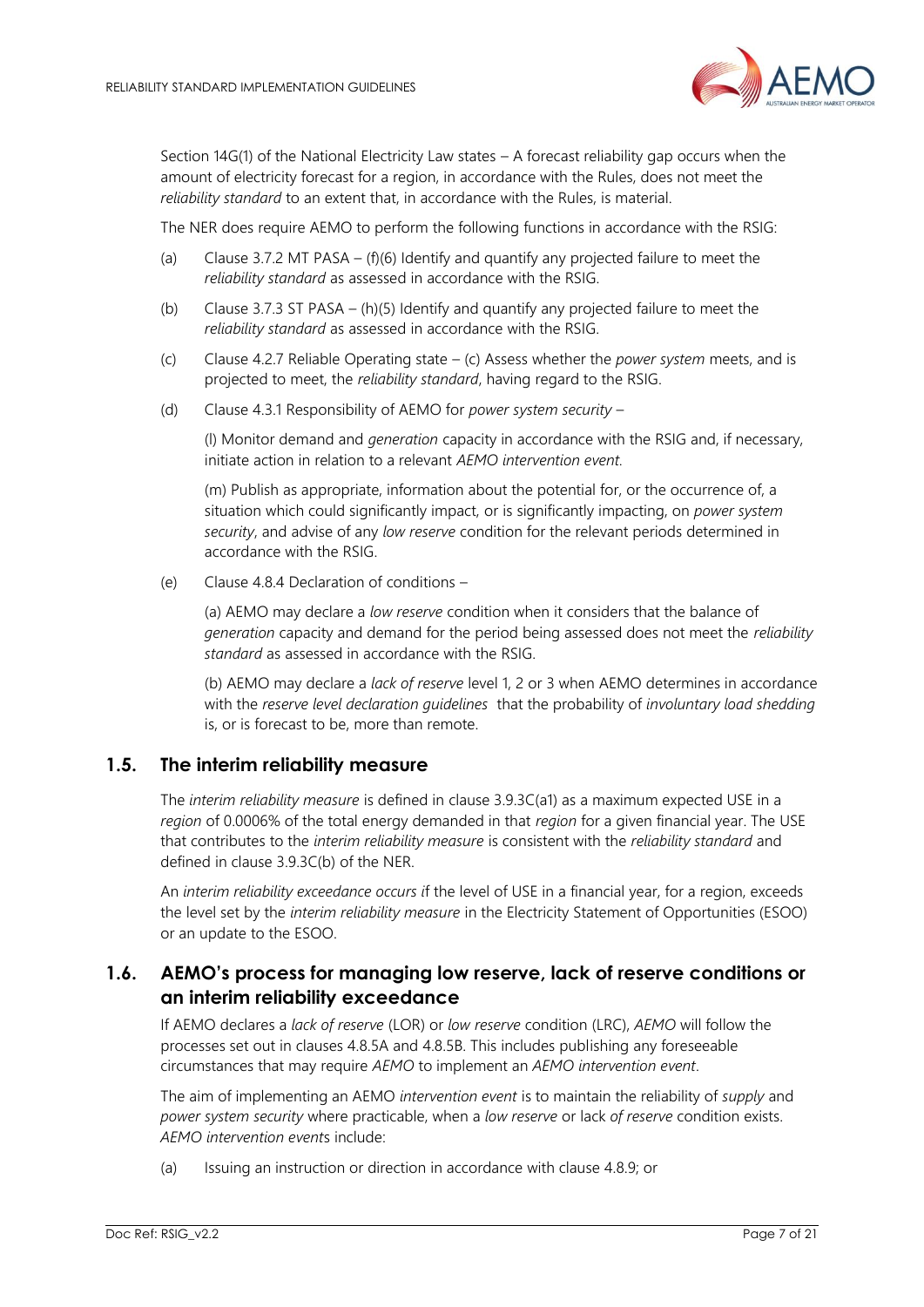

(b) Exercising the *reliability and emergency reserve trader* in accordance with rule 3.20.

Details on these can be found in the Intervention, Direction and Clause 4.8.9 Instructions document and the Procedure for the Exercise of Reliability and Emergency Reserve Trader (RERT) SO OP 3717 document listed in Section [1.3.](#page-4-0)

#### **Interim Reliability Reserves**

If AEMO determines in an ESOO or an ESOO update that an *interim reliability exceedance* will occur, AEMO may exercise the *reliability and emergency reserve trader* in accordance with clause 11.128.

## <span id="page-7-0"></span>**2. RELIABILITY STANDARD IMPLEMENTATION PROCESSES**

AEMO implements the *reliability standard* using forecasts and projections over different timeframes. AEMO uses the following processes:

- (a) Electricity Statement of Opportunities (ESOO) to provide market information over a 10-year projection to assist planning by existing and potential generators and Market Participants. The ESOO is also used to implement the *interim reliability measure*.
- (b) Energy Adequacy Assessment Projection (EAAP) to forecast USE for energy constrained scenarios over a two-year projection.
- (c) Medium Term Projected Assessment of System Adequacy (MT PASA) to forecast USE over a two-year projection.
- (d) Short Term Projected Assessment of System Adequacy (ST PASA) to forecast capacity reserve over a six-day projection.

As noted above, AEMO runs two processes to implement the reliability standard over a two year period: EAAP and MT PASA. The main difference between EAAP and MT PASA is that the EAAP is assessed under a range of predefined energy scenarios and is published at least once every 12 months, whereas the MT PASA is based on participants' best expectation of generation availability and is published on a weekly basis.

Detailed information about each process and methodologies applied can be found on AEMO's website (links as listed in Section [1.3\)](#page-4-0).

This section of the Guidelines describes how each process evaluates key components that contribute to AEMO's forecast of reliability. Different assumptions used under the various processes reflect the study timeframe and hence level of uncertainty in the inputs.

[Table 3](#page-8-1) explains the processes AEMO undertakes to forecast *reliability*, inform *Market Participants* and *Network Service Providers* if the *reliability standard* is likely to be exceeded, and intervene where necessary.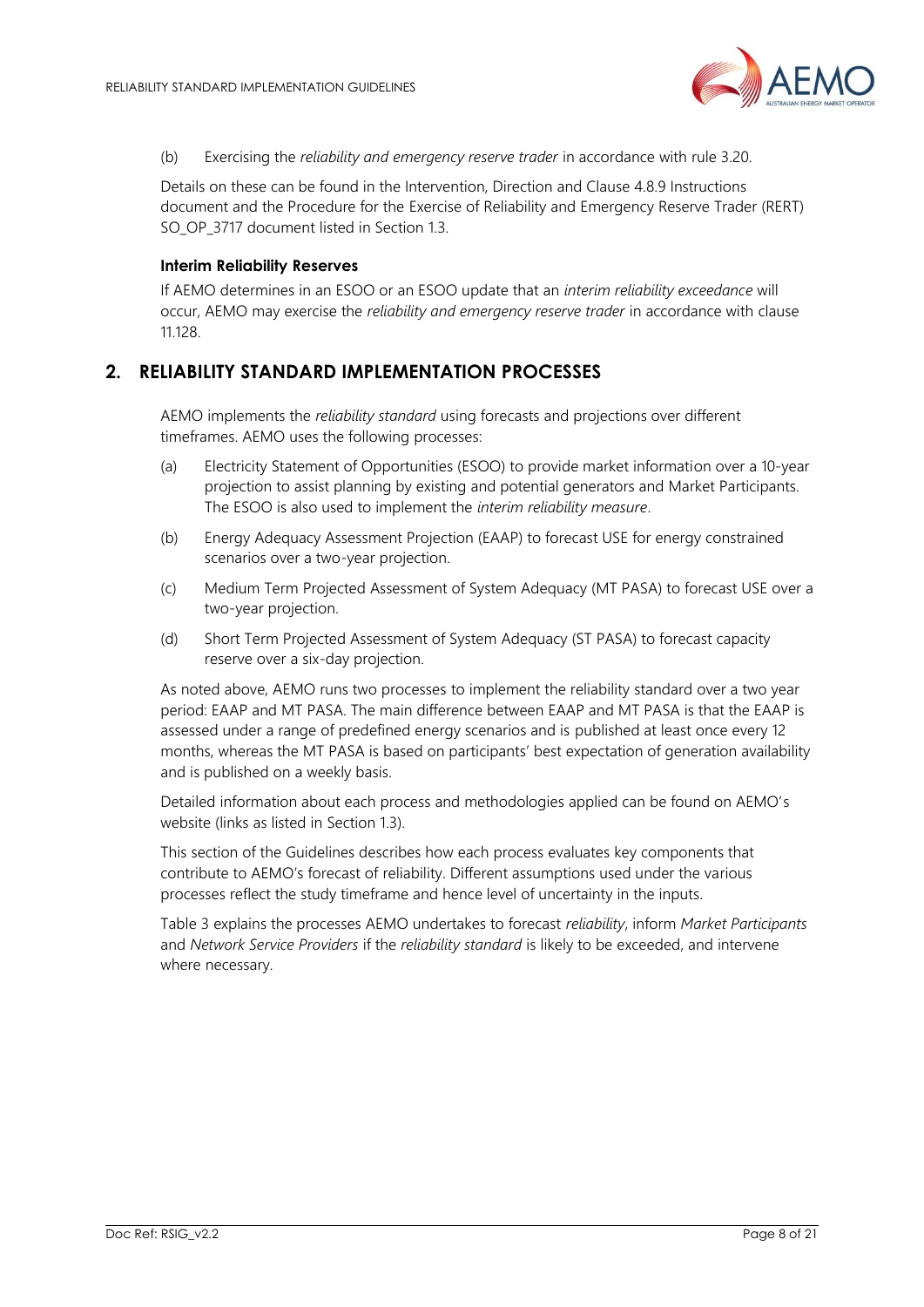

| <b>Process</b> | <b>Study Time</b><br><b>Frame/Publication</b><br>Frequency* | <b>Assessment</b><br>Method | Primary<br><b>Action</b>                                           | <b>Second Action</b>                     | <b>Assumption for</b><br><b>Potential</b><br><b>Exceedance of</b><br><b>Reliability Standard</b><br>(or Interim Reliability<br><b>Measure</b> )                             |
|----------------|-------------------------------------------------------------|-----------------------------|--------------------------------------------------------------------|------------------------------------------|-----------------------------------------------------------------------------------------------------------------------------------------------------------------------------|
| <b>ESOO</b>    | 10 year/Annually                                            | <b>USE</b>                  | Inform, and<br>request<br>reliability<br>instrument if<br>required | 4.8.9 instruction,<br>RERT or direction* | Forecast USE > 0.002%<br>in any forecast year for<br>the reliability standard.<br>Forecast USE > 0.0006%<br>in any forecast year for<br>the interim reliability<br>measure. |
| EAAP           | 2 year/Annually                                             | <b>USE</b>                  | Inform                                                             |                                          | Forecast USE > 0.002%<br>in any forecast year                                                                                                                               |
| MT PASA        | 2 year/Weekly                                               | <b>USE</b>                  | Inform                                                             |                                          | Forecast USE > 0.002%<br>in any forecast year                                                                                                                               |
| ST PASA        | 6 day/2 hours                                               | Capacity                    | Inform                                                             |                                          | LOR2 or LOR3                                                                                                                                                                |

#### <span id="page-8-1"></span>**Table 3 Summary of processes that AEMO uses to implement the reliability standard and the interim reliability measure**

\* The frequencies shown in this table correspond with the NER and will be updated if changes are made to the underlying rules. \*\* AEMO will consider the most up to date relevant information when considering whether to take a second action.

## <span id="page-8-0"></span>**2.1. Electricity Statement of Opportunities**

AEMO is required to publish an ESOO annually under clause 3.13.3A of the NER. The ESOO provides information that can help stakeholders plan their operations over a 10-year outlook period, including information about the future supply demand balance.

The ESOO also indicates when generation or demand management capacity or augmentation of the power system is required to meet the reliability standard, using probabilistic modelling to determine the regional USE at an hourly resolution. This involves using time-sequential, securityconstrained optimal dispatch simulations, incorporating Monte-Carlo simulations. AEMO compares the probability-weighted USE assessment against the reliability standard, and identifies potential future exceedances. Detail on this approach and assumption can be found in the ESOO methodology document.<sup>1</sup>

AEMO then publishes details of any forecast LRC where the reliability standard may be exceeded. The ESOO is also used as an input in the procurement of reserves.

The ESOO also indicates when generation, demand capacity or augmentation of the power system is required to meet the *interim reliability measure*. In doing so, AEMO uses the same methodology used in relation to the *reliability standard*. AEMO then publishes details of any forecast *interim reliability exceedance*. The ESOO is also used as an input in the procurement of *interim reliability reserves.*

The following sub-sections outline some key inputs to the ESOO model. A detailed description of the ESOO modelling methodology is available on the ESOO webpage as listed in Section [1.3.](#page-4-0)

<sup>1</sup> See AEMO ESOO web page: [http://www.aemo.com.au/Electricity/National-Electricity-Market-NEM/Planning-and-forecasting/NEM-](http://www.aemo.com.au/Electricity/National-Electricity-Market-NEM/Planning-and-forecasting/NEM-Electricity-Statement-of-Opportunities)[Electricity-Statement-of-Opportunities.](http://www.aemo.com.au/Electricity/National-Electricity-Market-NEM/Planning-and-forecasting/NEM-Electricity-Statement-of-Opportunities)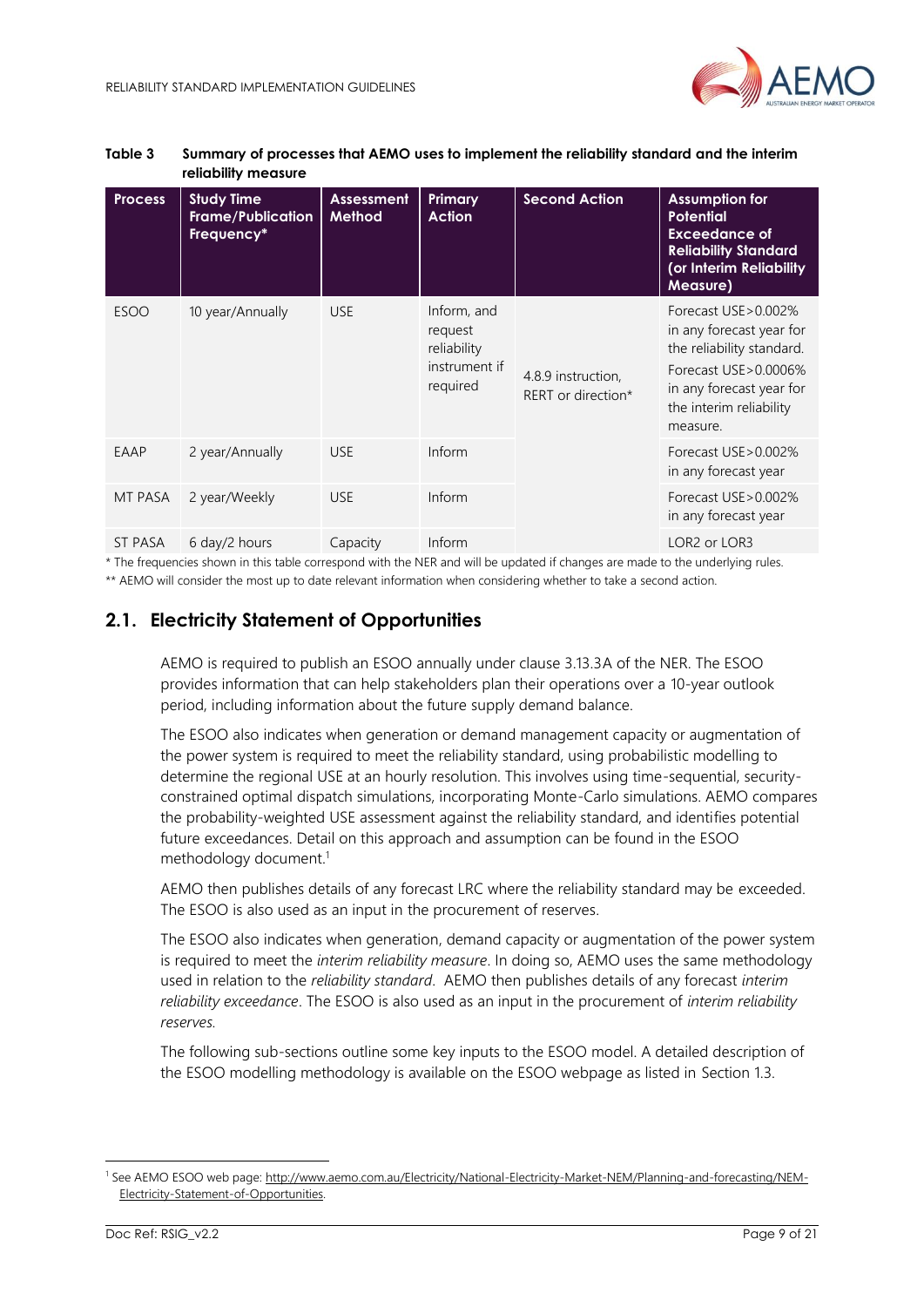

#### **2.1.1. ESOO generation capacity**

For the generation component of the ESOO assessment, AEMO uses the total of current generation capacity plus any committed future generation<sup>2</sup> and withdrawals, obtained from operators of generating plant in the National Electricity Market (NEM).<sup>3</sup> AEMO does not assume or forecast any further new generation capacity.

Planned outages are not modelled as it is assumed they can be scheduled at times of surplus supply.

Forced outages are stochastically modelled using probabilities derived from historical performance or expert advice where historical information is not available or suitable. The historical information may not be considered suitable in instances where a deteriorating or improving trend in reliability is evident in the historical data and there are reasonable grounds to indicate that this trend may continue. In these instances, AEMO may make targeted requests to registered participants under clause 3.13.3A(d) of the Rules for best estimates of future generator forced outage rates. In providing this information, registered participants are expected to give due consideration for the age and condition of the asset, future maintenance plans, any assumptions used internally for activities such as budgeting, and any other relevant information. AEMO may further validate these assumptions through consultant peer review. In specific circumstances where consultant advice is inconsistent with information explicitly provided by a participant, AEMO provides the participant with an opportunity to provide further evidence in support of their view.

#### **2.1.2. ESOO intermittent generation**

For *intermittent* generation, AEMO prepares *intermittent* generation profiles from a model that includes historical performance and/or meteorological variables proven to be effective for this purpose. At least eight different *intermittent* generation profiles are developed for each generator, based on historical weather traces, and sampled as part of the Monte-Carlo simulations. These generation profiles are linked to the corresponding demand trace based on that same historical weather pattern to ensure any correlation between *intermittent generation* and demand is preserved. Detail on this approach and assumptions can be found in the ESOO methodology document.

#### **2.1.3. ESOO energy constraints**

The ESOO process accounts for projected *energy constraints* via inputs to the ESOO model. Any *energy constraint*, such as low water levels of dams used by hydroelectric *Generators,* is an input to the model as total *energy* available for the particular *Generator*. These assumptions are based on historical observations, and long-term average hydroelectric yields assessed by AEMO in consultation with relevant stakeholders. The same principle applies for any other *energy* limitation affecting a *Generator* in the model.

#### <span id="page-9-0"></span>**2.1.4. ESOO forecast demand**

For the forecast demand component of the ESOO, AEMO uses the most recent forecast of annual consumption and maximum demand. AEMO converts the energy and maximum demand forecasts into hourly, or half-hourly, demand profiles based on reference year weather patterns. The

<sup>&</sup>lt;sup>2</sup> Committed future generators represent generation that is considered to be proceeding based on AEMO's commitment criteria. For more detail see the AEMO Generation Information page[: http://www.aemo.com.au/Electricity/National-Electricity-Market-](http://www.aemo.com.au/Electricity/National-Electricity-Market-NEM/Planning-and-forecasting/Generation-information)[NEM/Planning-and-forecasting/Generation-information.](http://www.aemo.com.au/Electricity/National-Electricity-Market-NEM/Planning-and-forecasting/Generation-information)

<sup>&</sup>lt;sup>3</sup> See ESOO Methodology, available at [http://www.aemo.com.au/Electricity/National-Electricity-Market-NEM/Planning-and](http://www.aemo.com.au/Electricity/National-Electricity-Market-NEM/Planning-and-forecasting/NEM-Electricity-Statement-of-Opportunities)[forecasting/NEM-Electricity-Statement-of-Opportunities.](http://www.aemo.com.au/Electricity/National-Electricity-Market-NEM/Planning-and-forecasting/NEM-Electricity-Statement-of-Opportunities)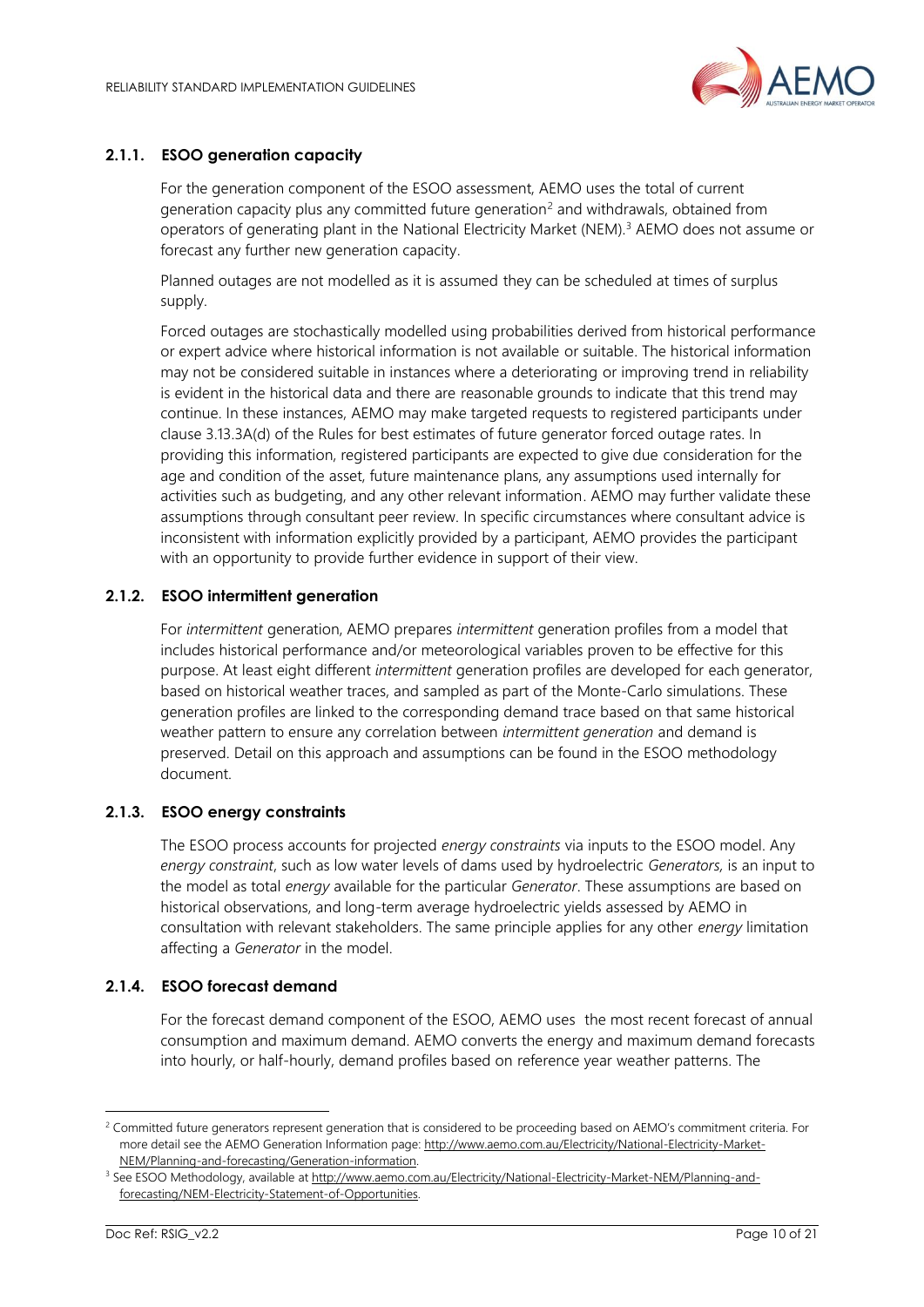

demand profile also incorporates assumptions on future distributed energy resources (DER), such as rooftop photovoltaic (PV), battery storage penetration and electric vehicles (EVs).

The demand traces used in the ESOO are on an operational<sup>4</sup> sent-out basis, meaning they exclude generator auxiliary load. Auxiliary load is modelled for each generating unit based on information provided by market participants or the best information available from consultants. The aggregate auxiliary load in each region adds to the demand that is met by available capacity.

Extreme weather events are considered by using demand profiles derived from the 10% probability of exceedance<sup>5</sup> (10% POE) maximum demand forecasts. At a minimum, a combination of 50% POE and 10% POE demand profiles from at least eight historical reference years are sampled probabilistically in the Monte-Carlo simulations to develop the expected USE. At AEMO's discretion, more POE demand profiles (such as 90% POE) may be included, if USE outcomes are expected to be materially different from 50% POE outcomes<sup>6</sup>. If not explicitly modelled, the USE values included in the probability weighted calculation of expected USE arising from 90% POE demand profiles are assumed to be zero.

#### **2.1.5. ESOO demand side participation**

The ESOO model uses AEMO's most recent estimates of existing and committed Demand Side Participation (DSP). These estimates are updated annually according to the DSP Forecasting Methodology, which utilises information provided by participants<sup>7</sup>.

#### **2.1.6. ESOO network constraints**

AEMO continues to update and refine *network constraints* through its modelling projects during the year. These models are used to develop thermal constraint equations which are augmented by stability constraint equations which use the ST PASA formulation. The ESOO constraints also take into consideration future committed *network* and generation upgrades.

Given the 10-year outlook period, ESOO constraint equations need to make assumptions on the future status of the *network*. Such assumptions are made using long-term averages or estimates based on demand levels.

Planned network outages are not included in the ESOO modelling based on the assumption that these outages will be scheduled at times of surplus supply. Unplanned network outages in the transmission network that significantly impact the ability to transfer power between regions are stochastically modelled using probabilities derived from historical performance.

Detailed information on *network constraints* can be found in the *network constraints* documents listed in Section [1.3.](#page-4-0)

#### **2.1.7. Updates to the ESOO**

As per clause 3.13.3A(b), AEMO is required to update the *statement of opportunities* when information becomes available that in AEMO's opinion materially changes the *statement of opportunities* (whether it is a material improvement or deterioration in the reliability forecast). One of the components of the rule under clause 3.13.3A(a)(1) are the projections of aggregate MW

<sup>4</sup> For more information on operational demand, refer to the document "Demand terms in the EMMS data model", available at <https://aemo.com.au/en/energy-systems/electricity/national-electricity-market-nem/system-operations/dispatch-information>

<sup>&</sup>lt;sup>5</sup> Probability of exceedance is the chance that the observed value is greater than the reported value. A 10% probability of exceedance means there is a 10% chance that the outcome is greater than the reported value.

<sup>6</sup> Appendix A3 of the 2018 ESOO documented the rationale of the selection of the 10%, 50% and 90% POE weightings

<sup>7</sup> These are available a[t https://aemo.com.au/en/consultations/current-and-closed-consultations/demand-side-participation-forecast](https://aemo.com.au/en/consultations/current-and-closed-consultations/demand-side-participation-forecast-methodology-consultation)[methodology-consultation](https://aemo.com.au/en/consultations/current-and-closed-consultations/demand-side-participation-forecast-methodology-consultation)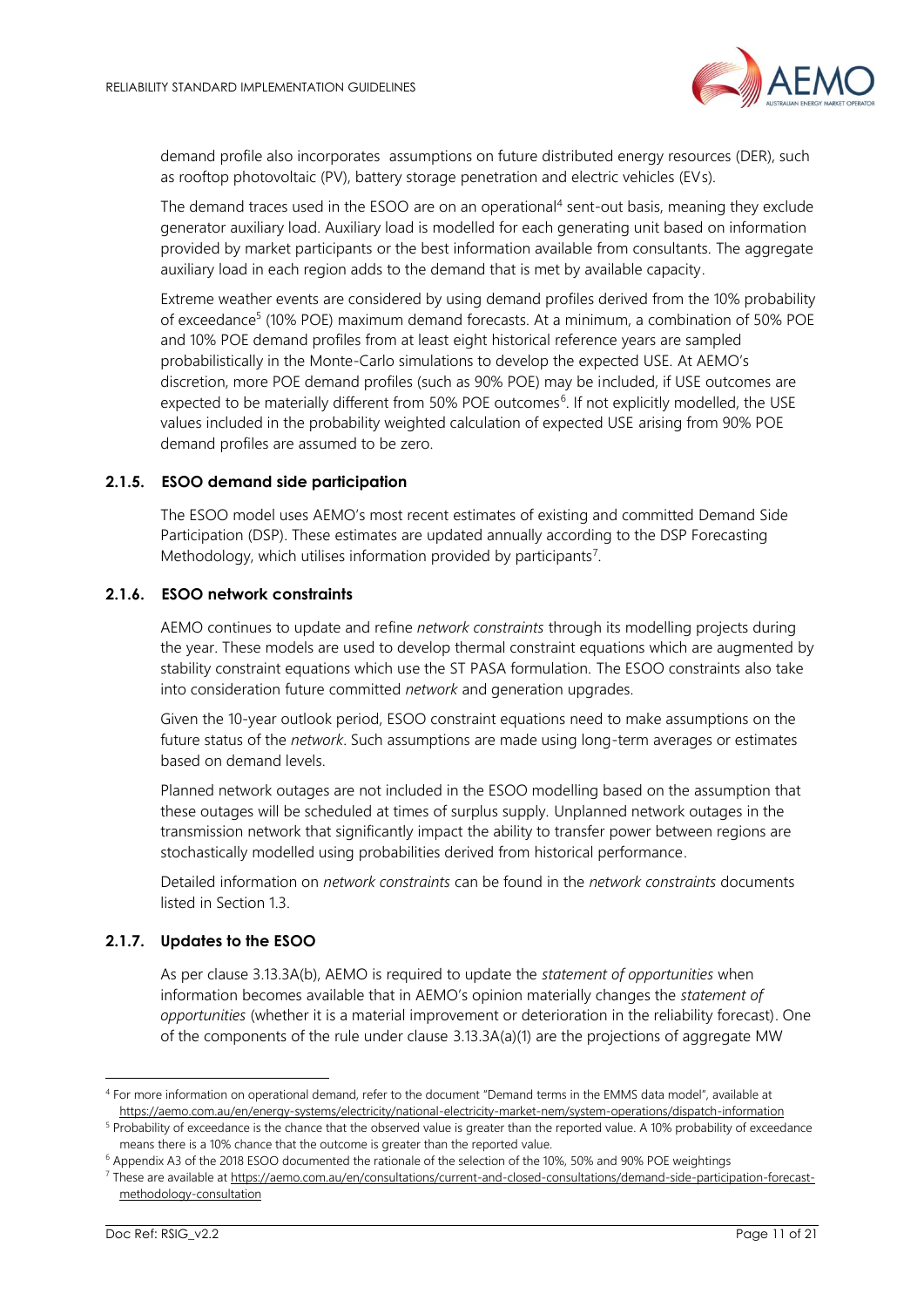

demand and energy requirements for each region. The AER's Forecasting Best Practice Guidelines<sup>8</sup>, which relate to the *reliability forecast* and the *Integrated System Plan*, outline a number of potential circumstances that may trigger an update to the ESOO.

When considering whether a change in inputs is material enough to trigger an update to the ESOO and the associated demand and energy projections, AEMO gives consideration to a number of factors including:

- The time at which the information becomes available relative to the previous and next ESOO release.
- The period over which the change is expected to impact demand.
- The region in which the change applies and the circumstances in that region.
- Whether the change is likely to materially impact the level of expected USE.
- Any obligation on AEMO to protect the confidentiality of the input required.

In considering updates to the demand and energy forecasts, and the subsequent publishing of information relating to these forecasts in MT PASA, AEMO will also consider whether updated information would be valuable to participants by providing information which may be useful for scheduling and coordination of generator maintenance.

## <span id="page-11-0"></span>**2.2. Energy Adequacy Assessment Projection**

The EAAP implements the reliability standard over a two-year timeframe. As well as the demand outlook, generation capacity availability and *network constraints*, the EAAP particularly focuses on the impact of potential energy constraints, such as water shortages during drought conditions, and identifies and reports forecast USE that exceeds the reliability standard.

AEMO is required to publish an EAAP in accordance with NER clause 3.7C. The EAAP makes available to the market an analysis that quantifies the impact of potential energy constraints on energy availability for a range of scenarios, specified in the EAAP guidelines. AEMO identifies potential periods of USE and quantifies projected annual USE that may exceed the reliability standard.

The energy constraints that AEMO considers for the EAAP are defined in the EAAP guidelines. AEMO uses a market model to forecast two years at hourly resolution for these energy constraint scenarios. This involves using time-sequential Monte-Carlo market dispatch simulations. It uses a probability-weighted USE assessment to identify any potential reliability standard exceedances.

The following sub-sections outline key inputs to the EAAP model and factors for additional EAAP reporting. A detailed description of EAAP modelling is available on AEMO's website as listed in Section [1.3.](#page-4-0)

#### **2.2.1. EAAP generation capacity**

Generation capacity is an input to the EAAP model. AEMO uses the most recent MT PASA offers to derive total capacity and planned outage information.

#### **2.2.2. EAAP intermittent generation**

*Intermittent generation* forecasts are the same generation profiles used in ESOO, which are based on historical performance where appropriate and/or meteorological data.

<sup>8</sup> Available in draft form at [https://www.aer.gov.au/system/files/AER%20-%20Draft%20forecasting%20best%20practice%20](https://www.aer.gov.au/system/files/AER%20-%20Draft%20forecasting%20best%20practice%20guidelines%20-%2015%20May%202020.pdf) [guidelines%20-%2015%20May%202020.pdf](https://www.aer.gov.au/system/files/AER%20-%20Draft%20forecasting%20best%20practice%20guidelines%20-%2015%20May%202020.pdf)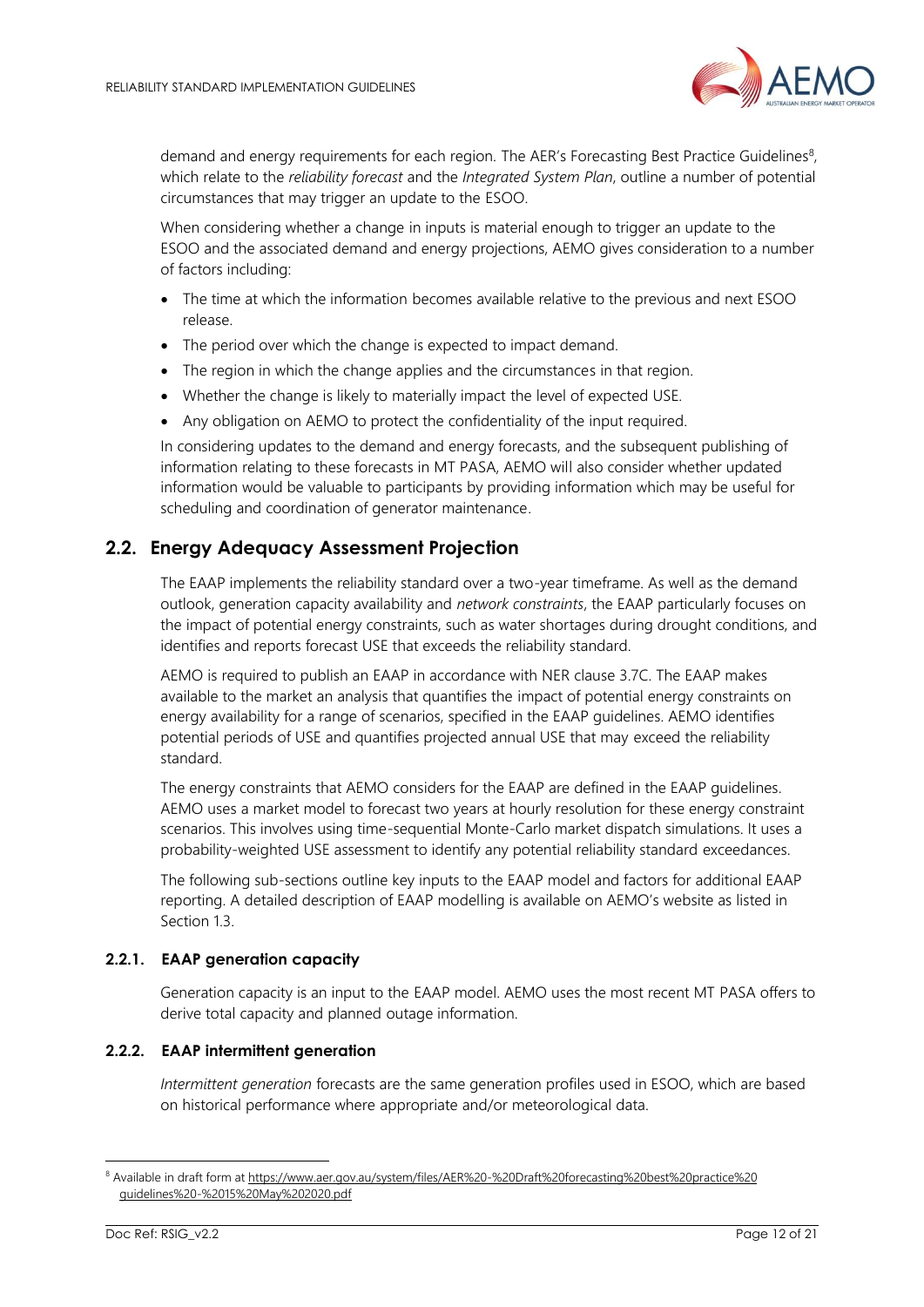

#### **2.2.3. EAAP energy constraints**

AEMO's approach is to model *EAAP* scenarios that reflect credible *energy constraints*, as identified in the *EAAP guidelines*. The *energy constraint* information is provided to AEMO by participants through the *Generator Energy Limitation Framework* (GELF)<sup>9</sup> .

#### **2.2.4. EAAP demand**

For the forecast demand component of the EAAP, AEMO uses the most recent forecast of annual consumption and maximum demand. AEMO converts the energy and maximum demand forecasts into hourly, or half-hourly, demand profiles based on reference year weather patterns. The demand profile also incorporates assumptions on future DER, such as rooftop PV, battery storage penetration and EVs.

The demand traces used in the EAAP are on an operational<sup>10</sup> sent-out basis, meaning they exclude generator auxiliary load. Auxiliary load is modelled for each generating unit based on information provided by market participants or the best information available from consultants. The aggregate auxiliary load in each region adds to the demand that is met by available capacity.

Extreme weather events are considered by using demand profiles derived from the  $10\%$  POE<sup>11</sup> maximum demand forecasts. At a minimum, a combination of 50% POE and 10% POE demand profiles from at least eight historical reference years are sampled probabilistically in the Monte-Carlo simulations to develop the expected USE. At AEMO's discretion, more POE demand profiles (such as 90% POE) may be included, if USE outcomes are expected to be materially different from 50% POE outcomes<sup>12</sup>. If not explicitly modelled, the USE values included in the probability weighted calculation of expected USE arising from 90% POE demand profiles are assumed to be zero.

#### **2.2.5. EAAP demand side participation**

For the EAAP, AEMO uses the estimated amounts of existing and committed DSP consistent with those used in the most recent ESOO (or any more recent updates if available).

#### **2.2.6. EAAP network constraints**

The *EAAP* simulations model *network power transfer capability* using system normal constraint equations only. Detailed information on the preparation of *EAAP network constraints* can be found in the *EAAP guidelines*. The *EAAP* currently uses the same constraint equation formulations as ST PASA and MT PASA, see Section [1.3.](#page-4-0) However whereas MT PASA includes both system normal and network outage constraint equations, the EAAP uses only system normal constraints.

#### **2.2.7. Factors for additional EAAP reporting**

Without limitation, AEMO will consider the following factors in determining whether it has an obligation to publish an additional *EAAP*:

- Hydro storage levels.
- A major *transmission* limitation.

 $9$  See Rules 3.7C (b) (g) to (j).

<sup>&</sup>lt;sup>10</sup> For more information on operational demand, refer to the document "Demand terms in the EMMS data model", available at <https://aemo.com.au/en/energy-systems/electricity/national-electricity-market-nem/system-operations/dispatch-information>

<sup>11</sup> Probability of exceedance is the chance that the observed value is greater than the reported value. A 10% probability of exceedance means there is a 10% chance that the outcome is greater than the reported value.

<sup>&</sup>lt;sup>12</sup> Appendix A3 of the 2018 ESOO documented the rationale of the selection of the 10%, 50% and 90% POE weightings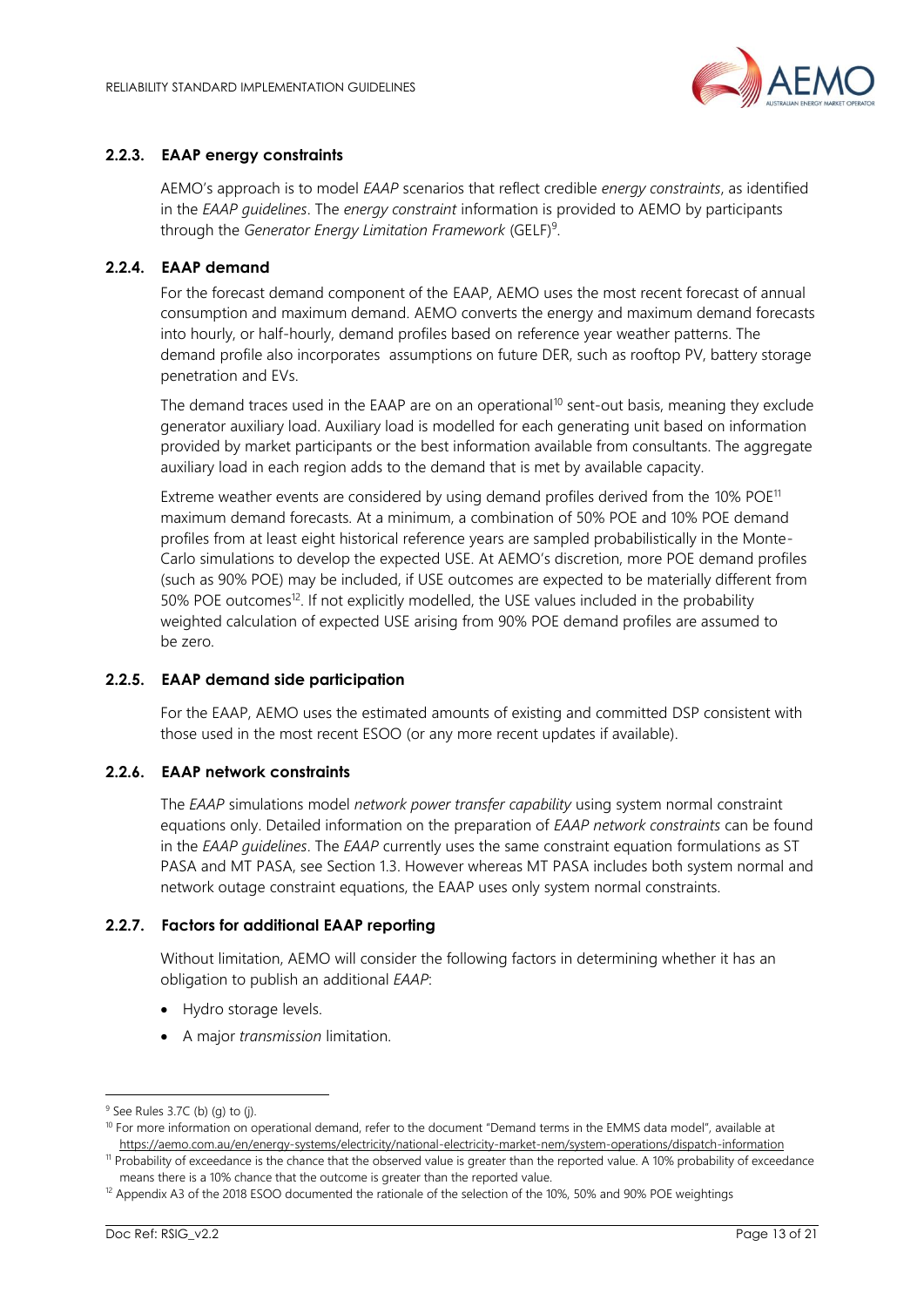

- A prolonged interconnection outage that results in a major restriction in energy transfers between *NEM regions*.
- A prolonged *power station* outage or fuel *supply* interruption that results in a material *energy constraint*.
- The requirement for AEMO to exercise the *RERT* under rule 3.20.
- A major increase or decrease in operational consumption.
- Any other events or emerging events that may materially impact the energy adequacy projection by way of *energy* limitations.

AEMO will also consider publishing additional *EAAP*s if a *Market Participant* informs AEMO of an event or circumstances it considers may result in a material *energy constraint*.

## <span id="page-13-0"></span>**2.3. Projected Assessment of System Adequacy**

AEMO's *projected assessment of system adequacy* (PASA) processes collect, analyse, and publish information that will inform the market about forecasts of *supply* and demand.

PASA is administered in two timeframes:

- 1. *Medium-term PASA* (MT PASA) a 24-month projection reported at daily resolution (although modelled at a 30 minute resolution).
- 2. *Short-term PASA* (ST PASA) a six-day projection at 30 minute resolution.

Separate reserve assessments are applied for MT PASA and ST PASA processes. MT PASA identifies LRC while ST PASA identifies LOR<sup>13</sup> conditions based on determined *capacity reserve* levels.

AEMO's response to an LRC or LOR depends on the extent of the projected *supply* shortfall, and the timeframe in which it is projected to arise. AEMO's potential responses include:

- (a) Notifications to the market via reports, data, or market notices.
- (b) Intervening in the market via *directions*<sup>14</sup> under NER clause 4.8.9.
- (c) Contracting for *reserve*
- (d) Intervening in the market by *activating* or *dispatching*<sup>15</sup> contracted *reserve.*<sup>16</sup>

AEMO assumes that if a period of LRC or LOR is identified, there is a risk that the *reliability standard* may be exceeded.

#### **2.3.1. Medium Term PASA (MT PASA)**

AEMO implements the reliability standard over a two-year timeframe by providing an estimate of expected annual USE as part of the MT PASA process, which is run at least weekly.

MT PASA uses probabilistic modelling to estimate the likelihood and magnitude of USE in each half hour based on the availability that *Registered Participants* have offered, the expected demand estimated by AEMO, intermittent generation forecasts and estimated transmission constraints. This

<sup>&</sup>lt;sup>13</sup> See AEMO procedure (section 6) Short Term Management SO\_OP3703, on web page[: http://www.aemo.com.au/Electricity/](http://www.aemo.com.au/Electricity/National-Electricity-Market-NEM/Security-and-reliability/Power-system-operation) [National-Electricity-Market-NEM/Security-and-reliability/Power-system-operation](http://www.aemo.com.au/Electricity/National-Electricity-Market-NEM/Security-and-reliability/Power-system-operation)

<sup>&</sup>lt;sup>14</sup> See Intervention, Direction and Clause 4.8.9 Instructions SO\_OP3707, on web page[: http://www.aemo.com.au/Electricity/National-](http://www.aemo.com.au/Electricity/National-Electricity-Market-NEM/Security-and-reliability/Power-system-operation)[Electricity-Market-NEM/Security-and-reliability/Power-system-operation](http://www.aemo.com.au/Electricity/National-Electricity-Market-NEM/Security-and-reliability/Power-system-operation)

<sup>&</sup>lt;sup>15</sup> Procedure for the Dispatch and Activation of Reserve Contracts SO\_OP3717, on web page[: http://www.aemo.com.au/Electricity/](http://www.aemo.com.au/Electricity/National-Electricity-Market-NEM/Security-and-reliability/Power-system-operation) [National-Electricity-Market-NEM/Security-and-reliability/Power-system-operation](http://www.aemo.com.au/Electricity/National-Electricity-Market-NEM/Security-and-reliability/Power-system-operation)

<sup>&</sup>lt;sup>16</sup> See AEMO web page[: http://www.aemo.com.au/Electricity/National-Electricity-Market-NEM/Emergency-Management](http://www.aemo.com.au/Electricity/National-Electricity-Market-NEM/Emergency-Management)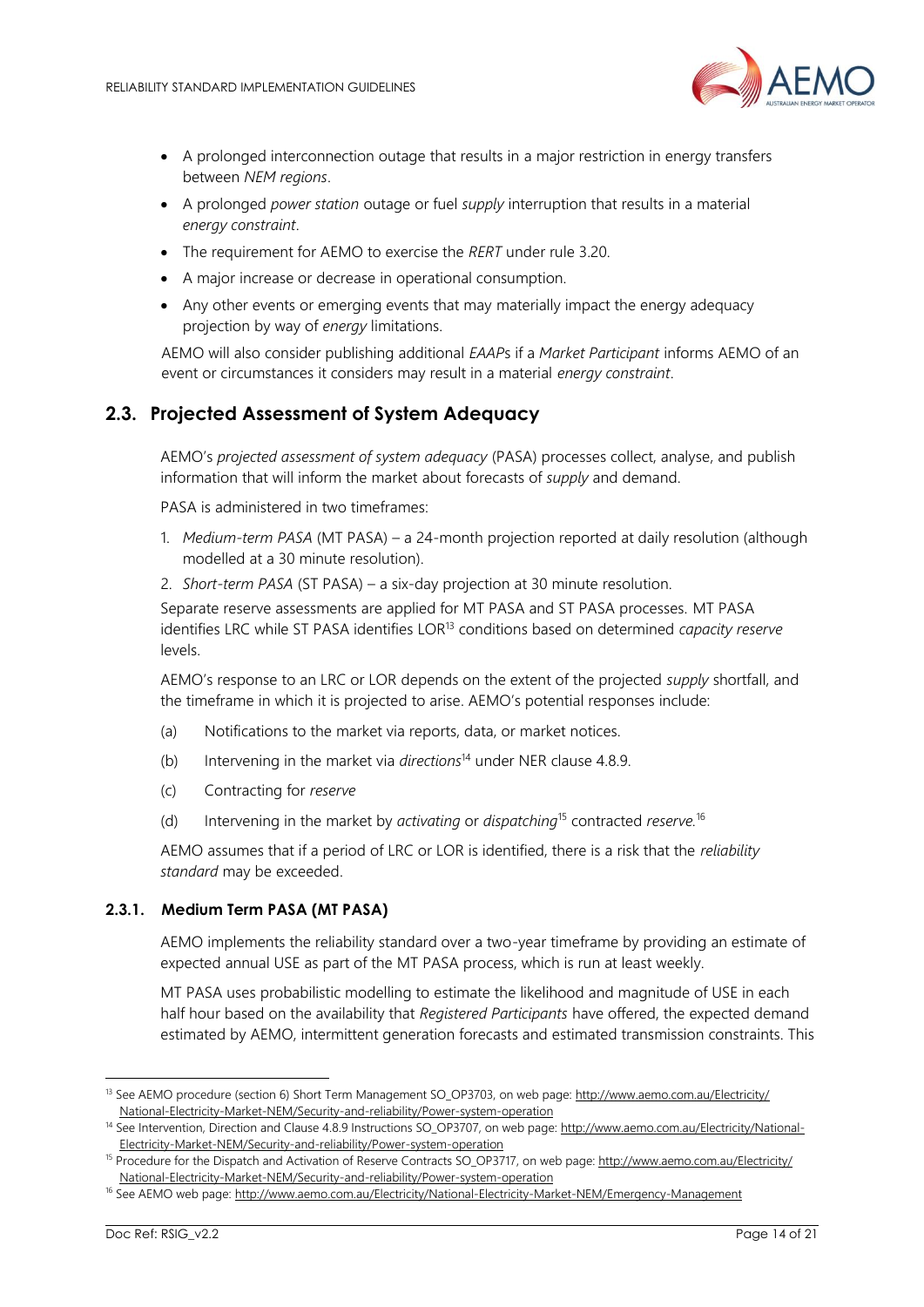

involves using time-sequential, security-constrained optimal dispatch simulations, incorporating Monte-Carlo simulations.

If the expected annual USE, averaged across the simulations, exceeds the maximum level specified by the reliability standard, an LRC is identified. The reliability standard is implemented by identifying, disclosing and responding to periods of forecast LRC.

AEMO's response to projected LRC identified in MT PASA may be to take direct action in the form of directions – for example, directing a Generator to reschedule an outage – or contracting for RERT under rule 3.20. AEMO is able to *activate* or *dispatch* these contracted *reserves* to manage *power system* reliability and, where practicable, security, noting that AEMO may not specifically contract reserves for the purpose of maintaining power system security.

A detailed description of the MT PASA process is available on AEMO's website as listed in Section 13

#### **2.3.1.1. MT PASA generation capacity**

AEMO uses the most recent MT PASA offers to derive total generation capacity and planned outage information on a half-hourly basis. The information is derived from several sources:

- Scheduled *Generators* are required to submit to AEMO a daily PASA availability<sup>17,18</sup>. The availabilities submitted represent the generation capacity that could be made available within 24 hours, taking into account the ambient weather conditions at the time of 10% POE demand.
- Intermittent *Generators* submit capacity information, which is then used in AEMO's process of forecasting available *intermittent* generation capacity .
- Committed generation development and retirement projects are included in the capacity forecast by using expected commissioning and decommissioning timeframes and associated availabilities.

Forced outages are assessed probabilistically as part of MT PASA modelling. The probability of forced outages is based on historical performance or expert advice where historical performance is not available.

#### **2.3.1.2. MT PASA intermittent generation**

Modelling of *intermittent generation* is consistent with the ESOO. *Intermittent generation* profiles are derived for each generator from at least eight historical weather years. Meteorological data, historical correlations and geographic locations are used to estimate output from new or committed *intermittent generation*. The probabilistic model samples from these generation profiles, maintaining linkages between the sampled *intermittent generation* profile and the corresponding demand profile. This allows the model to capture the varying contributions of wind and solar output to total *supply*, which is particularly relevant at times of high demand.

Significant non-scheduled *intermittent generation* (>30 MW) is modelled explicitly as this generation can impact *network constraints*. Non-significant non-scheduled *intermittent generation* is accounted for through adjustments to demand traces.

<sup>&</sup>lt;sup>17</sup> For MT PASA see NER Clause 3.7.2(d) and for ST PASA see NER Clause 3.7.3(e)(2).

<sup>&</sup>lt;sup>18</sup> PASA availability is a defined term in the NER: The physical plant capability (taking ambient weather conditions into account in the manner described in the procedure prepared under clause 3.7.2(g)) of a scheduled generating unit, scheduled load or scheduled *network* service available in a particular period, including any physical plant capability that can be made available during that period, on 24 hours' notice.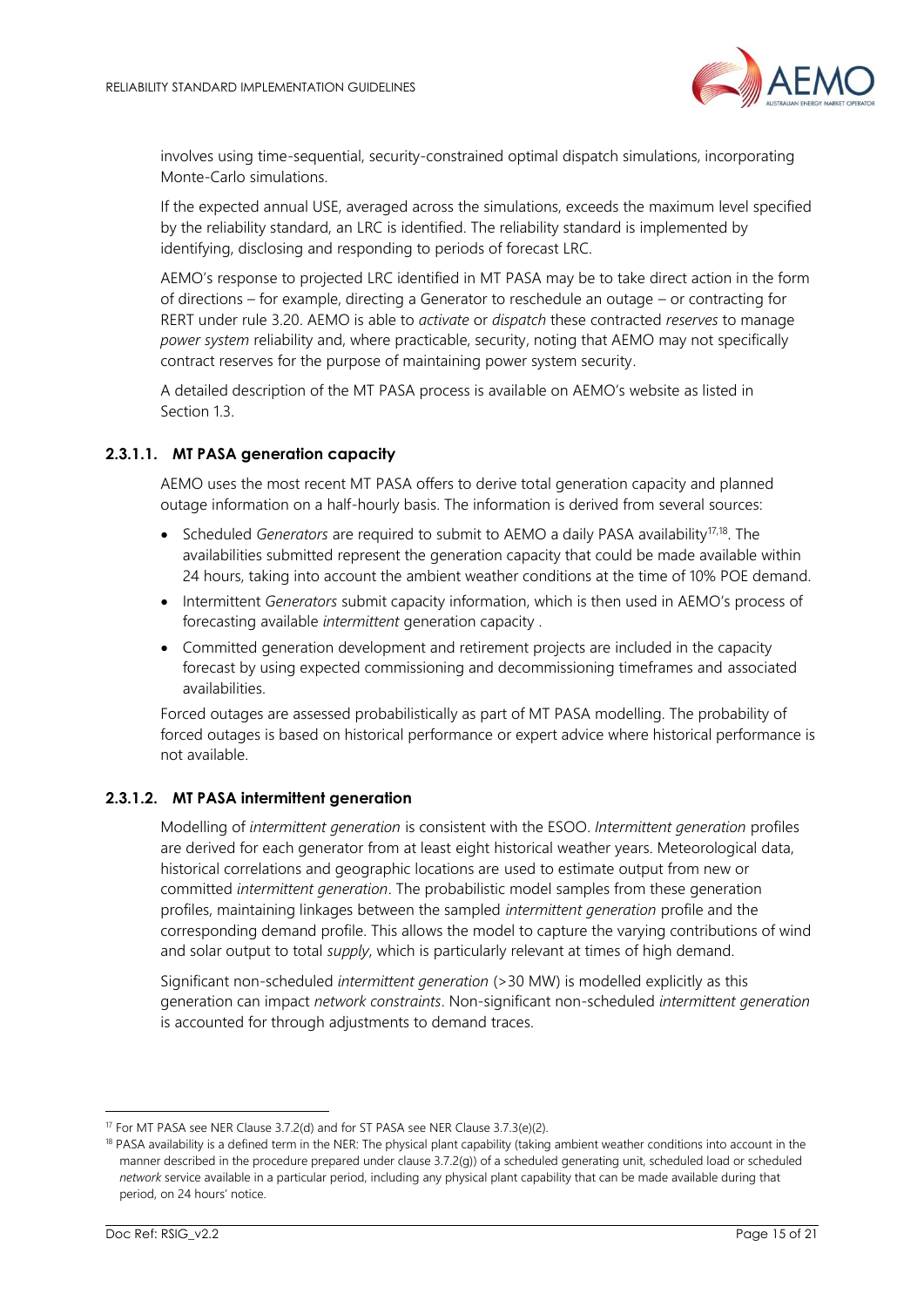

## **2.3.1.3. MT PASA energy constraints**

As part of the MT PASA process, *energy constrained Generators* submit weekly *energy* limits. While these may represent the maximum energy available in any given week, units may not be capable of operating up to these weekly limits indefinitely. There may also be annual energy limits that are more constraining. Since the *reliability standard* is assessed annually, AEMO may also use information provided under the *GELF* or through generator surveys to set relevant annual *energy constraints* for MT PASA modelling. MT PASA modelling then allocates energy constrained generation to periods where forecast demand is high with respect to available capacity to minimise USE over the year.

#### **2.3.1.4. MT PASA demand**

The demand traces used in MT PASA are equivalent to those used in the ESOO (see Section [2.1.4\)](#page-9-0) with regards to being modelled on a sent-out basis, with auxiliary load added as a function of generation dispatch.

AEMO converts the *energy* and *maximum demand* forecasts from the latest demand forecasts into at least eight half-hourly demand profiles for each *region*, based on historical weather patterns. The demand profiles also incorporate assumptions on future DER such as rooftop PV, battery storage penetration and EV.

Extreme weather events are considered by using demand profiles derived from the 10% POE *maximum demand* forecasts. A combination of 50% POE and 10% POE demand profiles are sampled probabilistically in the Monte-Carlo simulations to develop the expected USE. At AEMO's discretion, more POE demand profiles (such as 90% POE) may be included, if USE outcomes are expected to be materially different from 50% POE outcomes.

#### **2.3.1.5. MT PASA demand side participation**

MT PASA uses the estimates of existing and committed DSP consistent with those used in the most recent ESOO (or any more recent updates if available).

## **2.3.1.6. Network constraints**

MT PASA uses the latest version of ST PASA formulation constraints (see Section [1.3\)](#page-4-0) as a base set, with additional customised constraints, and *network* constraints to model future (committed) *network* and generation upgrades. AEMO constructs system normal and outage constraint equations for the MT *PASA* time frame.

Information to formulate *network constraint equations* is provided to *AEMO* by *Transmission network* Service Providers (TNSPs) via the *Network* Outage Scheduler (NOS)<sup>19</sup> and limit advice. Within *AEMO*'s market systems, *constraint equations* are marked as system normal if they apply for all plant in service. To model *network* or plant outages in the *power system*, separate outage *constraint equations* are formulated and applied alongside the system normal *constraint equations*.

Detailed information on *network constraints* can be found in the *network constraints* documents listed in Section [1.3.](#page-4-0)

<sup>19</sup> Available a[t http://nos.prod.nemnet.net.au/nos](http://nos.prod.nemnet.net.au/nos)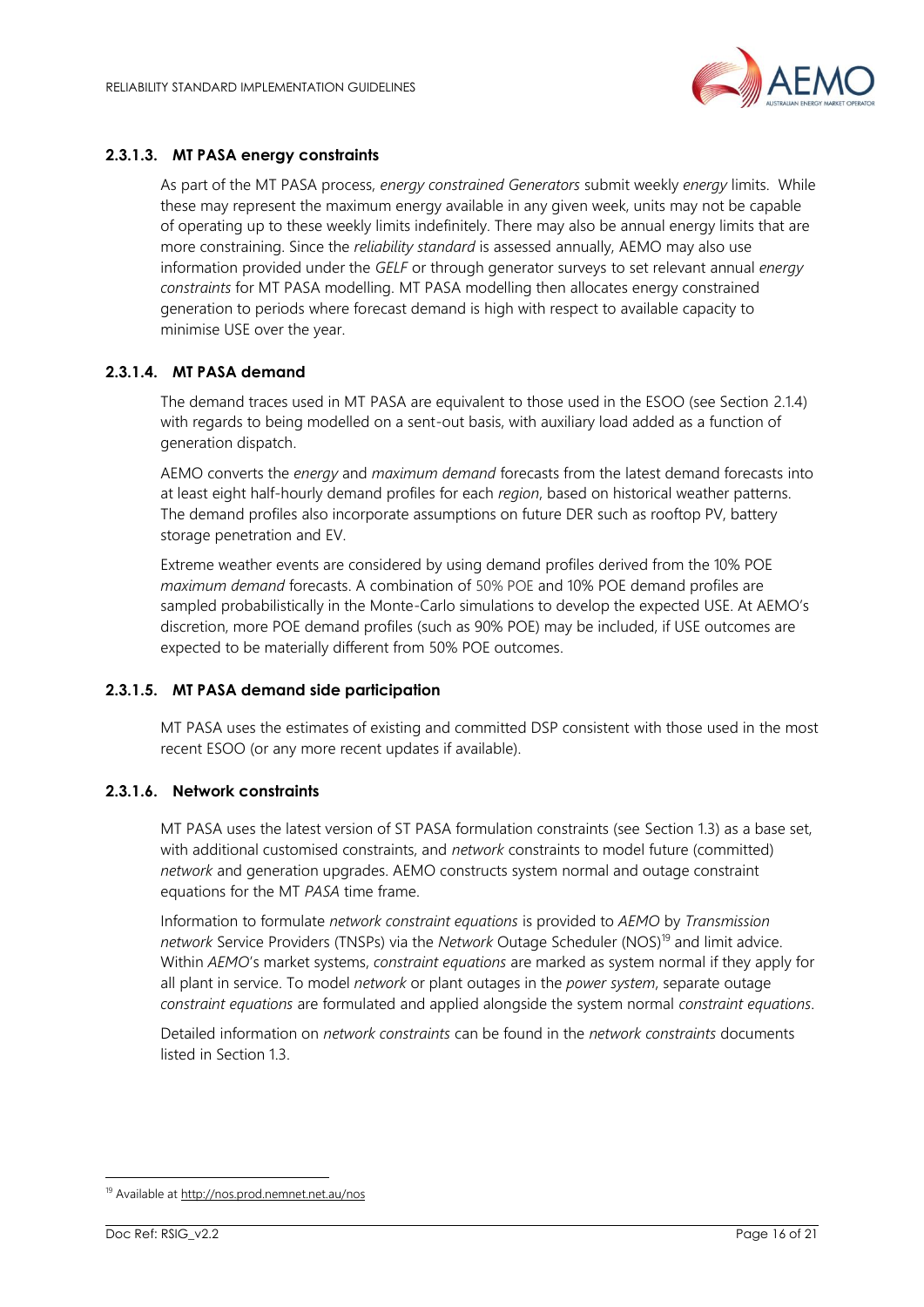

#### **2.3.2. Updates to the MT PASA**

When considering whether to update the demand and energy projections used in MT PASA in response to new information that AEMO is made aware of, AEMO gives consideration to a number of factors including:

- The period over which the change is expected to impact demand.
- The region in which the change applies and the circumstances in that region.
- Whether the change is likely to materially impact (increase or decrease) the level of expected USE.
- Whether the updated information would be valuable to participants in the scheduling and coordination of maintenance, including but not limited to a material change (increase or decrease) in forecast operational consumption.
- Any obligation on AEMO to protect the confidentiality of the input required.

#### **2.3.3. Short Term PASA (ST PASA)**

AEMO implements the *reliability standard* over a six-day timeframe by providing a *capacity reserve* assessment as part of the ST PASA process. Available *capacity reserves* are assessed taking into account *credible contingency events* and estimated forecasting errors for the *available capacity of scheduled generating units*, the *unconstrained intermittent generation forecast* and Operational Demand, to indicate if *supply* is sufficient to meet demand and thereby avoid USE. If necessary, AEMO declares a LOR in accordance with clause 4.8.4 of the NER. The three levels of LOR are defined in the *reserve level declaration guidelines* which are developed according to the process established under clause 4.8.4A of the NER. In the ST PASA timeframe, it is not realistic to consider USE over a financial year in a six-day ST PASA timeframe. As ST PASA has access to short-term weather and participant offer information, it therefore has less input uncertainty than is the case for longer term forecasts such as MT PASA and ESOO. Given the proximity to operational timeframes, intervention decisions aim to minimise expected USE, with intervention being considered to address a forecast LOR2 or LOR3.

A detailed description of the ST PASA process is available on AEMO's website.

#### **2.3.3.1. ST PASA generation capacity reserve assessment**

For the ST PASA six-day timeframe, AEMO assesses *capacity reserve*<sup>20</sup> using a deterministic reserve assessment. If the *reserve* level for any *region* is less than the LOR1 level for that *region*, AEMO advises the existence of LOR1 condition for that *region* to the market. If the *reserve* level indicates a LOR2 or LOR3, AEMO may take action to restore the required *reserve* capacity by implementing an *AEMO intervention event*.

#### **2.3.3.2. ST PASA intermittent generation**

AEMO uses the Australian Wind Energy Forecasting System (AWEFS) and Australian Solar Energy Forecasting System (ASEFS) models to forecast ST PASA *intermittent generation*. The model outputs for ST PASA are a half–hourly generation contribution, based on 50% POE per facility.

The semi-scheduled *intermittent generation* forecasts are aggregated per *region* and then added to the scheduled *generation* capacity (participant PASA offers) of the associated *region*. Nonscheduled intermittent *generation* is subtracted from the associated *region*al demand forecast.

<sup>&</sup>lt;sup>20</sup> See section 2.1.2 of AEMO Short Term PASA Process Description on the AEMO web page: [http://www.aemo.com.au/Electricity/](http://www.aemo.com.au/Electricity/National-Electricity-Market-NEM/Security-and-reliability/Dispatch-information/Policy-and-process-documentation) [National-Electricity-Market-NEM/Security-and-reliability/Dispatch-information/Policy-and-process-documentation](http://www.aemo.com.au/Electricity/National-Electricity-Market-NEM/Security-and-reliability/Dispatch-information/Policy-and-process-documentation)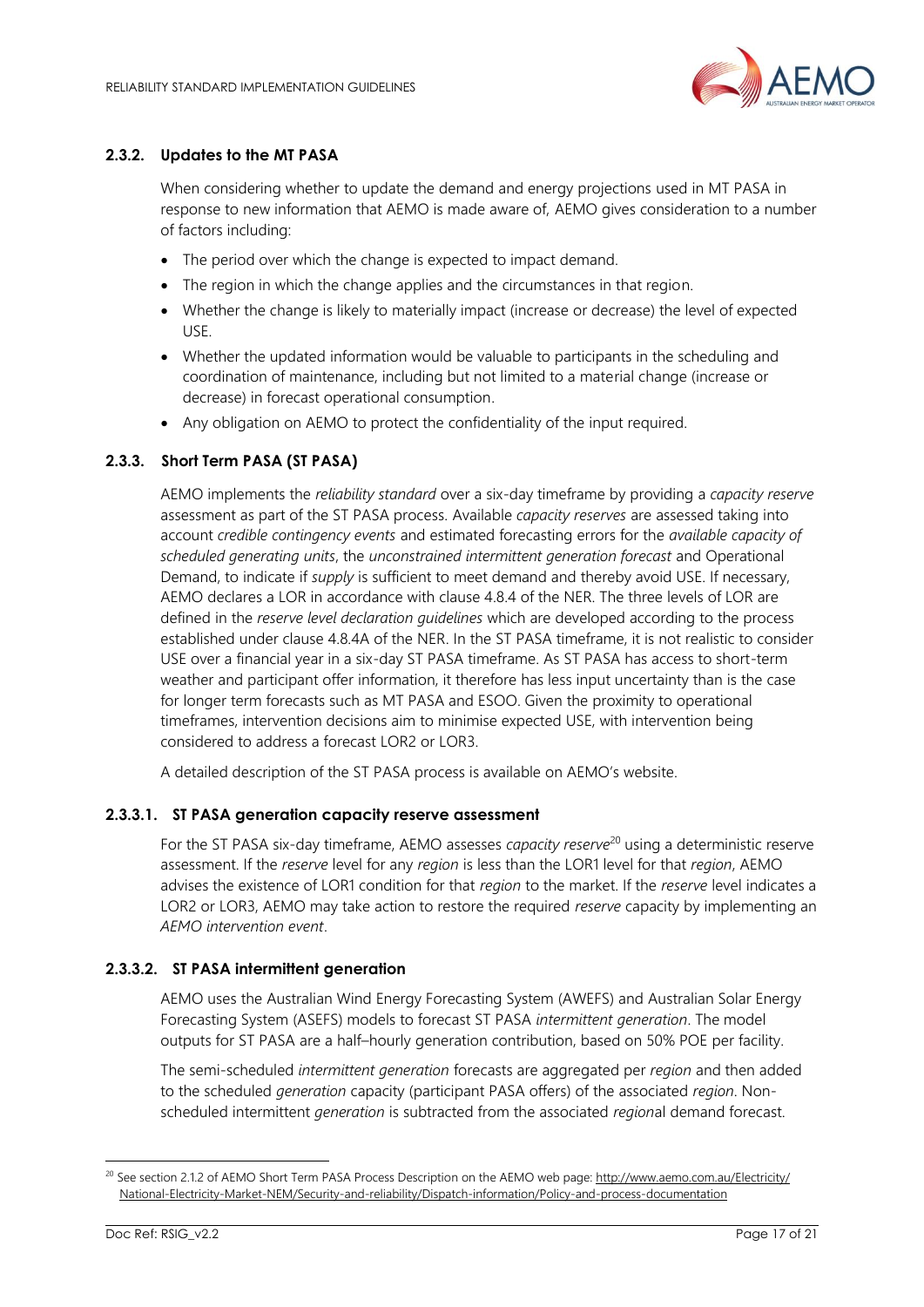

#### **2.3.3.3. ST PASA scheduled generation capacity**

The ST PASA draws information on scheduled *generation* from the *availability* data submitted with generators' market offers. When a *slow-start generating unit* plans to be off-line at a specific time but could operate had it received a direction 24 hours previously, the *PASA availability* of that unit will indicate what capacity AEMO can assume at that specific time.

#### **2.3.3.4. ST PASA demand**

For the demand component, AEMO uses a 50% POE, 30 minute resolution, demand forecast<sup>21</sup> for each NEM *region*. This forecast is produced by AEMO's automated Demand Forecasting System<sup>22</sup> (DFS).

The main inputs to the DFS are:

- (a) Half-hourly historical demand for NEM *regions*.
- (b) Historical and forecast weather data.
- (c) Non-scheduled wind generation forecasts from AWEFS.
- (d) Non-scheduled solar generation forecasts from ASEFS.
- (e) Calendar information such as weekday/weekend, school holidays, public holidays, and daylight savings information.

#### **2.3.3.5. Energy constraints**

As part of the ST PASA process, *energy c*onstrained generators submit daily *energy* availability forecasts. The ST PASA process then allocates this *energy* limited generation over the forecast period, maximising *capacity reserves* throughout the PASA period.

AEMO's approach in the ST PASA timeframe is thereby to allocate *constrained generation* efficiently, usually to periods of high demand. AEMO assumes that this best reflects a likely market outcome that appropriately minimises forecast *capacity* shortfalls.

*Capacity reserve* is then assessed in accordance with the ST PASA process.

#### **2.3.3.6. Network constraints**

*Capacity reserve* is assessed in accordance with the ST PASA process. Even in the ST PASA timeframe, assumptions similar to those made in the ESOO process need to be made in formulating ST PASA *network constraint* equations, to address uncertainty around future *power system* conditions. The difference between ST PASA and ESOO constraints is that ST PASA assesses half-hourly snapshots of *capacity reserves* without taking into account the previous period's dispatch. This means ST PASA cannot use certain types of data that are available to the dispatch and pre-dispatch systems, such as supervisory control and data acquisition (SCADA) terms. These terms provide previous period feedback in *network constraints* to reflect the real-time data collections. More detail on the preparation of PASA *network constraints* can be found in the ST PASA process description in Section [1.3.](#page-4-0)

<sup>&</sup>lt;sup>21</sup> For further information about the ST PASA demand forecast see AEMO Load Forecasting procedure (SO\_OP3710) on web page: [https://www.aemo.com.au/energy-systems/electricity/national-electricity-market-nem/system-operations/power-system](https://www.aemo.com.au/energy-systems/electricity/national-electricity-market-nem/system-operations/power-system-operation/power-system-operating-procedures)[operation/power-system-operating-procedures](https://www.aemo.com.au/energy-systems/electricity/national-electricity-market-nem/system-operations/power-system-operation/power-system-operating-procedures)

<sup>&</sup>lt;sup>22</sup> See Load Forecasting SO\_OP3710 on web page[: https://www.aemo.com.au/energy-systems/electricity/national-electricity-market](https://www.aemo.com.au/energy-systems/electricity/national-electricity-market-nem/system-operations/power-system-operation/power-system-operating-procedures)[nem/system-operations/power-system-operation/power-system-operating-procedures](https://www.aemo.com.au/energy-systems/electricity/national-electricity-market-nem/system-operations/power-system-operation/power-system-operating-procedures)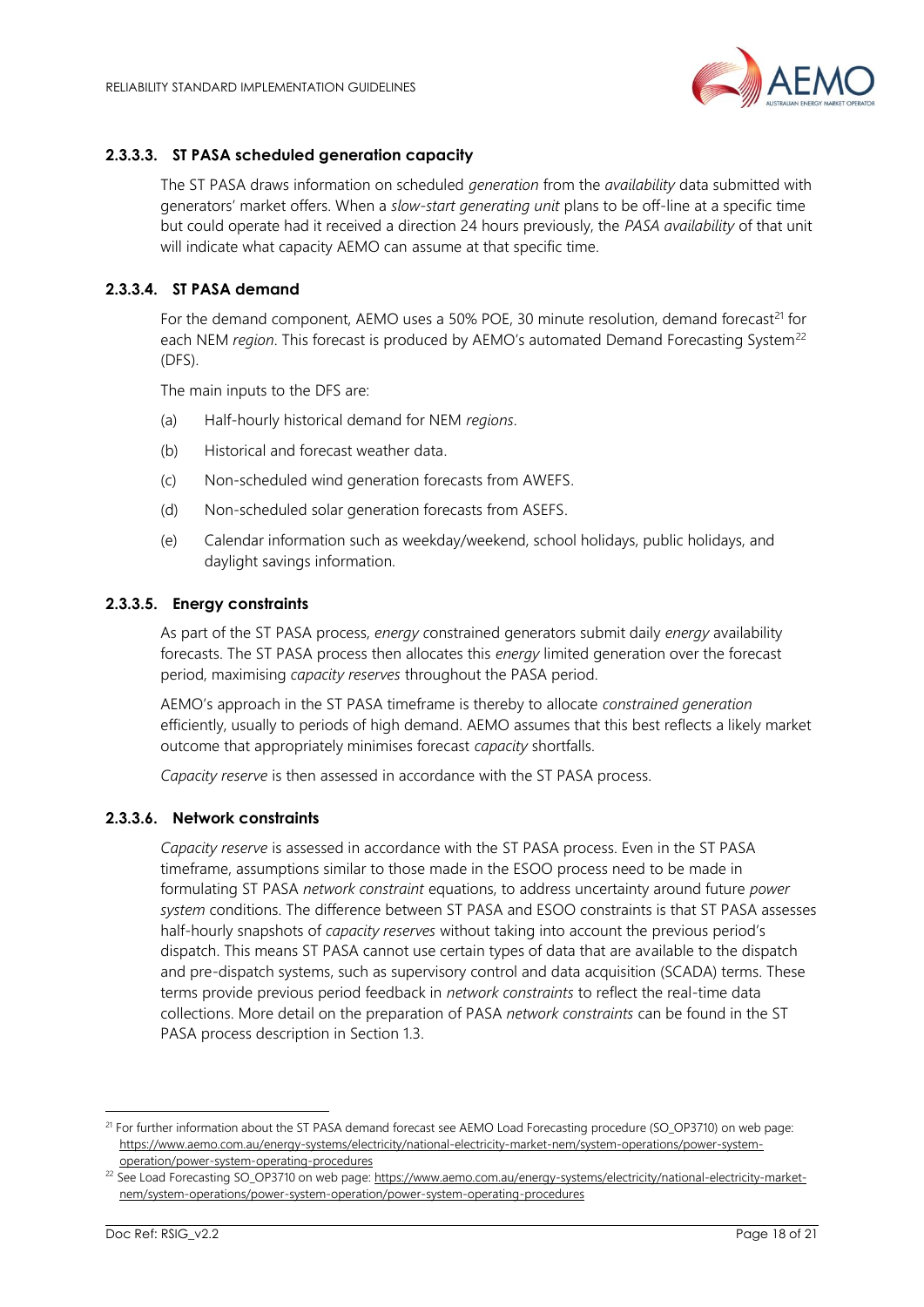

#### **2.3.3.7. Extreme temperature events**

Extreme ambient temperatures affect generation availability and forecast demand in the ST PASA timeframe.

For *generation* availability, the capacity offered by *Generators* is based on a predetermined temperature. In the event of an anticipated extreme weather event, *Generators* are required to revise their availability offers, with respect to a revised forecast temperature covering the extreme weather event. The revised *generation* availability offers are then assessed in accordance with the ST PASA process.

When forecast temperatures exceed *region*al reference temperatures, *AEMO* publishes a market notice reminding *Generators* to review the *available capacities* in their *dispatch offers* consistent with the forecast extreme temperature conditions. Further details are available in the Short Term Reserve Assessment operating procedure in Section [1.3.](#page-4-0)

For demand, the AEMO DFS is periodically updated with forecast weather over the six-day forecast, therefore extreme temperature events are automatically incorporated into the DFS as the event moves into the six-day forecast timeframe.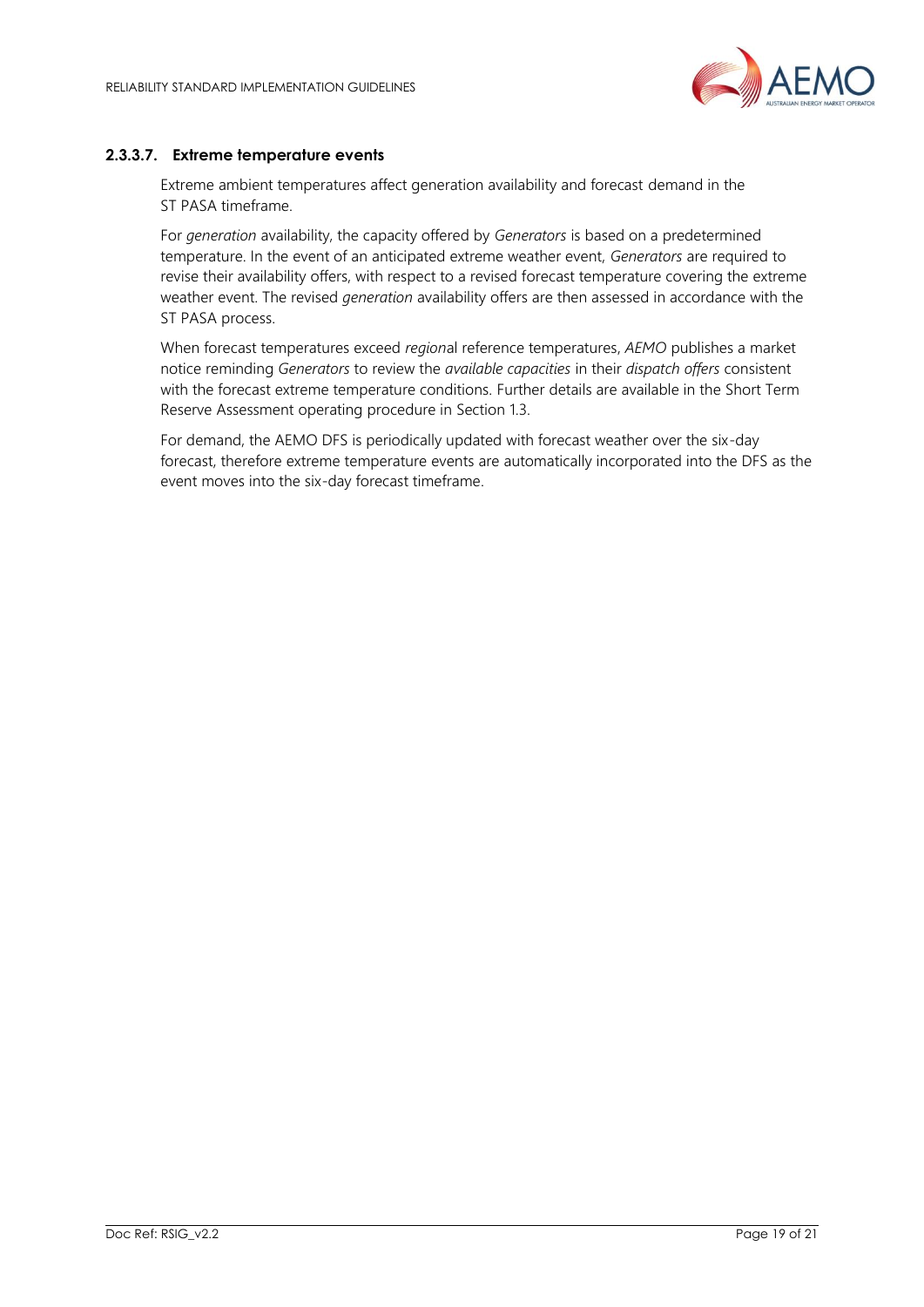

## **2.4. Implementation summary**

#### **Table 4 Implementation summary**

<span id="page-19-1"></span><span id="page-19-0"></span>

|                                                           | <b>ESOO</b>                                                                                                                                                                                                                         | <b>EAAP</b>                                                                                                                                                                                                                            | <b>MT PASA</b>                                                                                                                                                                                                                                                                                                            | <b>ST PASA</b>                                                      |
|-----------------------------------------------------------|-------------------------------------------------------------------------------------------------------------------------------------------------------------------------------------------------------------------------------------|----------------------------------------------------------------------------------------------------------------------------------------------------------------------------------------------------------------------------------------|---------------------------------------------------------------------------------------------------------------------------------------------------------------------------------------------------------------------------------------------------------------------------------------------------------------------------|---------------------------------------------------------------------|
| How is the<br>reliability<br>standard<br>implemented?     | Directly assess USE expectations<br>based on probabilistic modelling.                                                                                                                                                               | Directly assess USE expectations<br>based on probabilistic<br>modelling.                                                                                                                                                               | Directly assess USE expectations based on probabilistic<br>modelling.                                                                                                                                                                                                                                                     | Is any region in LOR 2 or<br>LOR3?                                  |
| <b>Demand</b>                                             | Sampling 10% POE and 50% POE<br>hourly profiles based on latest<br>energy forecasts and historical<br>weather patterns. The 90% POE<br>demand profiles are not normally<br>modelled, as USE values are<br>assumed to be immaterial. | Sampling 10% POE and 50%<br>POE hourly profiles based on<br>latest energy forecasts and<br>historical weather patterns. The<br>90% POE demand profiles are<br>not normally modelled, as USE<br>values are assumed to be<br>immaterial. | Sampling 10% POE and 50% POE hourly profiles based<br>on latest energy forecasts and historical weather patterns.<br>The 90% POE demand profiles are not normally<br>modelled, as USE values are assumed to be immaterial.                                                                                                | 50% POE half hour<br>demand based on<br>expected weather<br>trends. |
| <b>Intermittent</b><br>generation                         | Sampling hourly profiles based<br>on historical weather patterns.                                                                                                                                                                   | Sampling hourly profiles based<br>on historical weather patterns                                                                                                                                                                       | Sampling half-hourly profiles based on historical weather<br>patterns.                                                                                                                                                                                                                                                    | Half-hourly, 50% POE<br>based on AWEFS and<br>ASEFS.                |
| <b>Scheduled</b><br>generation<br>capacity and<br>outages | Survey at least annually.                                                                                                                                                                                                           | MT PASA offers.                                                                                                                                                                                                                        | MT PASA offers.                                                                                                                                                                                                                                                                                                           | Available capacity -<br>PASA availability.                          |
| <b>Energy</b><br>constraints                              | Monthly inflow of water assumed<br>for hydro plants based on<br>historical observations. Hydro<br>storages optimised over an<br>annual period.                                                                                      | Provided through GELF.                                                                                                                                                                                                                 | Weekly energy constraints submitted by participants.<br>Monthly inflow of water assumed for hydro plants based<br>on historical observations. GELF information or additional<br>voluntary information provided by participants may also<br>be used where appropriate to assist in modelling annual<br>energy constraints. | Daily energy constraints<br>are considered.                         |